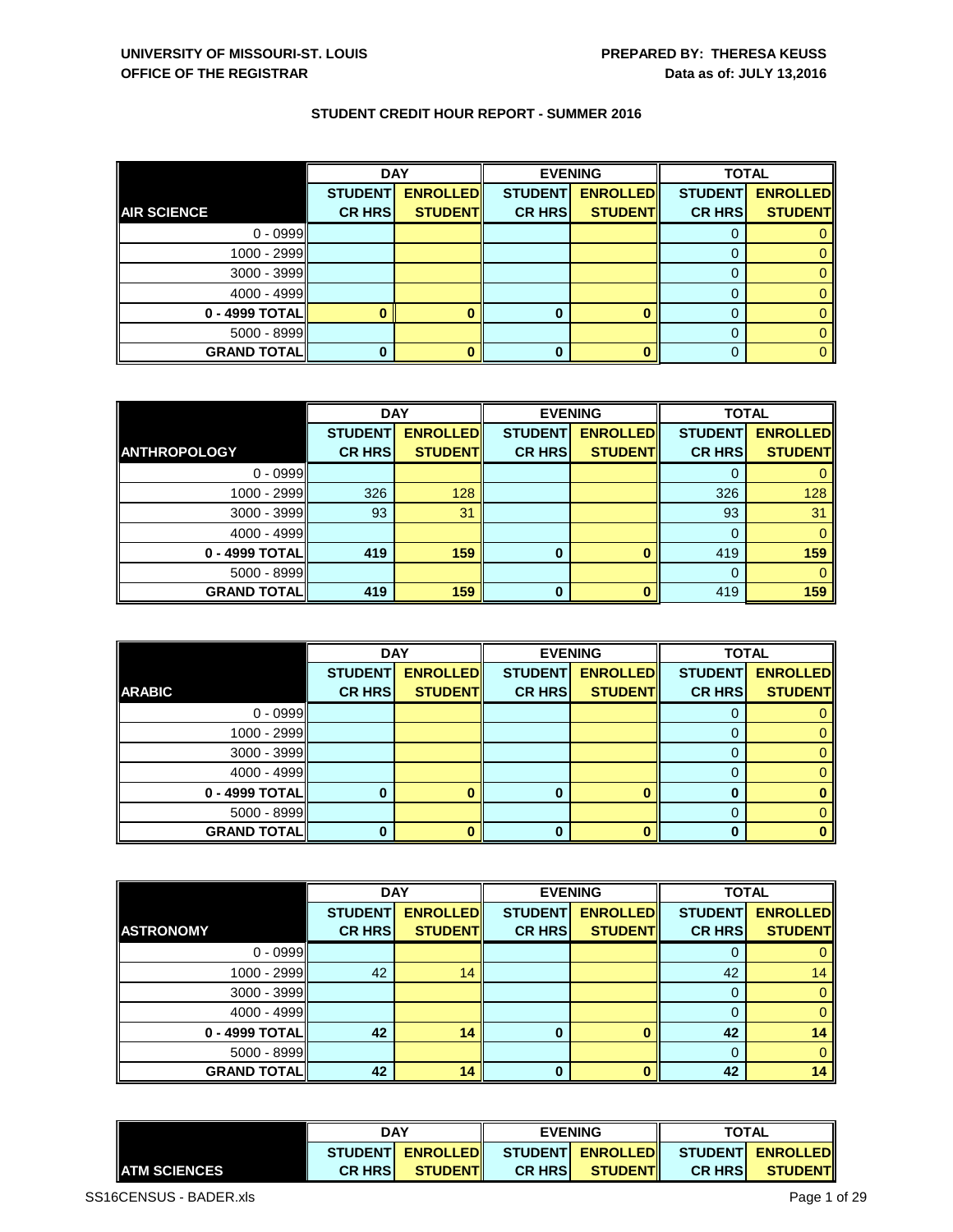| $0 - 0999$         |  |  |  |
|--------------------|--|--|--|
| $1000 - 2999$      |  |  |  |
| $3000 - 3999$      |  |  |  |
| $4000 - 4999$      |  |  |  |
| $0 - 4999$ TOTAL   |  |  |  |
| $5000 - 8999$      |  |  |  |
| <b>GRAND TOTAL</b> |  |  |  |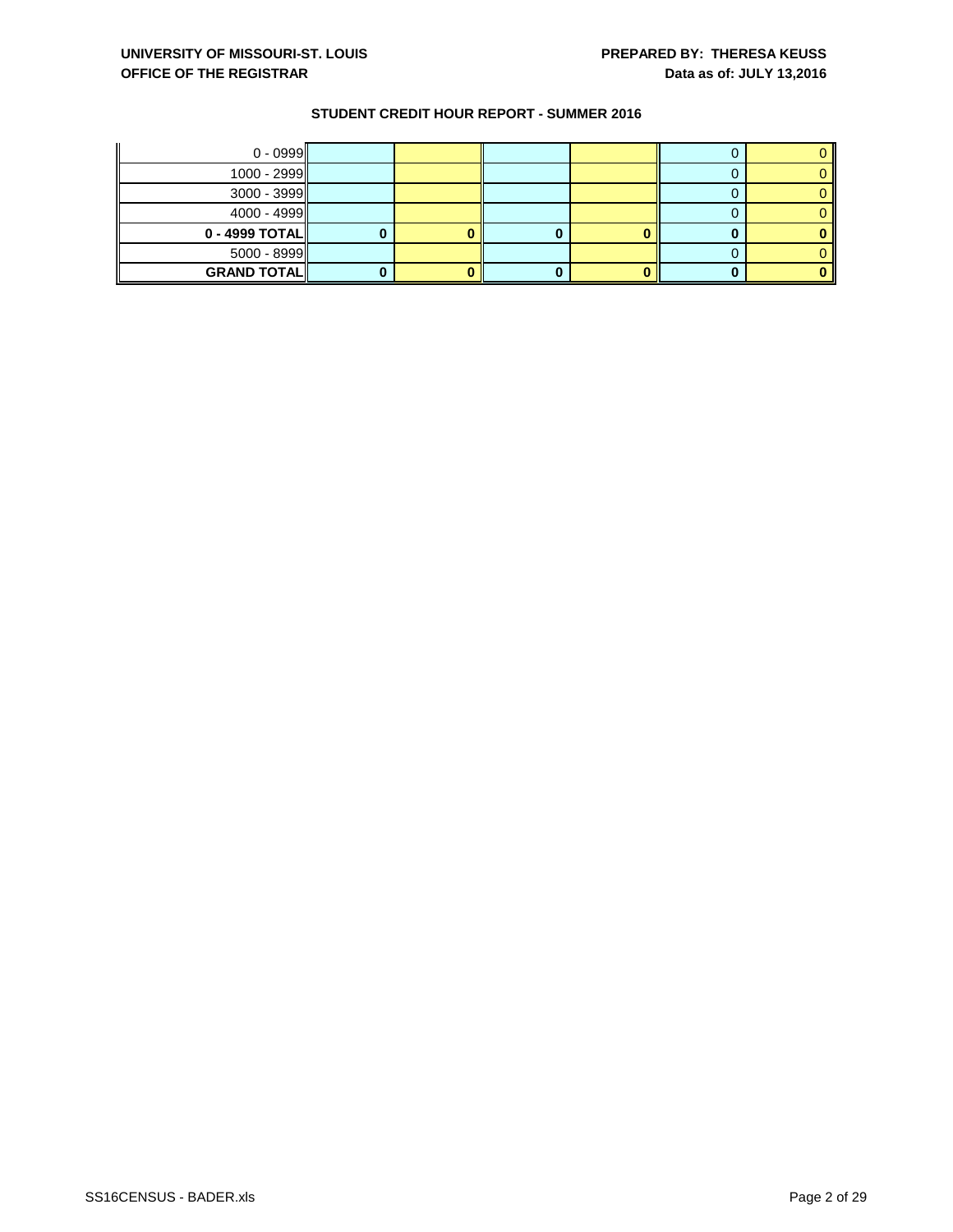|                      | <b>DAY</b>     |                 |                | <b>EVENING</b>  | <b>TOTAL</b>   |                 |
|----------------------|----------------|-----------------|----------------|-----------------|----------------|-----------------|
|                      | <b>STUDENT</b> | <b>ENROLLED</b> | <b>STUDENT</b> | <b>ENROLLED</b> | <b>STUDENT</b> | <b>ENROLLED</b> |
| <b>BIOLOGY</b>       | <b>CR HRS</b>  | <b>STUDENT</b>  | <b>CR HRS</b>  | <b>STUDENT</b>  | <b>CR HRS</b>  | <b>STUDENT</b>  |
| $0 - 0999$           |                |                 |                |                 |                |                 |
| 1000 - 2999          | 278            | 75              |                |                 | 278            | 75              |
| $3000 - 3999$        | 327            | 109             |                |                 | 327            | 109             |
| $4000 - 4999$        | 15             | 8               | 18             | 6               | 33             | 14              |
| 0 - 4999 TOTAL       | 620            | 192             | 18             | 6               | 638            | 198             |
| $5000 - 8999$        | 32             | 18              |                |                 | 32             | 18              |
| <b>GRAND TOTAL  </b> | 652            | 210             | 18             | 6               | 670            | 216             |

|                    | <b>DAY</b>     |                 |                | <b>EVENING</b>  | <b>TOTAL</b>   |                 |
|--------------------|----------------|-----------------|----------------|-----------------|----------------|-----------------|
|                    | <b>STUDENT</b> | <b>ENROLLED</b> | <b>STUDENT</b> | <b>ENROLLED</b> | <b>STUDENT</b> | <b>ENROLLED</b> |
| <b>CHEMISTRY</b>   | <b>CR HRS</b>  | <b>STUDENT</b>  | <b>CR HRS</b>  | <b>STUDENT</b>  | <b>CR HRS</b>  | <b>STUDENT</b>  |
| $0 - 0999$         |                |                 |                |                 |                |                 |
| 1000 - 2999        | 403            | 114             | 384            | 128             | 787            | 242             |
| $3000 - 3999$      | 18             | 10              |                |                 | 18             | 10 <sup>°</sup> |
| 4000 - 4999        |                |                 | 51             | 17              | 51             | 17              |
| 0 - 4999 TOTAL     | 421            | 124             | 435            | 145             | 856            | 269             |
| $5000 - 8999$      | 58             | 45              |                |                 | 58             | 45              |
| <b>GRAND TOTAL</b> | 479            | 169             | 435            | 145             | 914            | 314             |

|                     | <b>DAY</b>     |                 |                | <b>EVENING</b>  | <b>TOTAL</b>   |                 |
|---------------------|----------------|-----------------|----------------|-----------------|----------------|-----------------|
|                     | <b>STUDENT</b> | <b>ENROLLED</b> | <b>STUDENT</b> | <b>ENROLLED</b> | <b>STUDENT</b> | <b>ENROLLED</b> |
| <b>STUDIES</b>      | <b>CR HRS</b>  | <b>STUDENT</b>  | <b>CR HRS</b>  | <b>STUDENT</b>  | <b>CR HRS</b>  | <b>STUDENT</b>  |
| $0 - 0999$          |                |                 |                |                 |                | 0               |
| 1000 - 2999         |                |                 |                |                 |                | $\mathbf{0}$    |
| $3000 - 3999$       | 15             | 5               |                |                 | 15             | 5               |
| 4000 - 4999         |                |                 |                |                 | 0              | 0               |
| 0 - 4999 TOTAL      | 15             | 5               | $\bf{0}$       |                 | 15             | 5               |
| $5000 - 8999$       |                |                 |                |                 |                | 0               |
| <b>GRAND TOTALI</b> | 15             |                 | 0              |                 | 15             | 5               |

|                    | <b>DAY</b>     |                 |                | <b>EVENING</b>  | <b>TOTAL</b>   |                 |
|--------------------|----------------|-----------------|----------------|-----------------|----------------|-----------------|
|                    | <b>STUDENT</b> | <b>ENROLLED</b> | <b>STUDENT</b> | <b>ENROLLED</b> | <b>STUDENT</b> | <b>ENROLLED</b> |
| <b>CHINESE</b>     | <b>CR HRS</b>  | <b>STUDENT</b>  | <b>CR HRS</b>  | <b>STUDENT</b>  | <b>CR HRS</b>  | <b>STUDENT</b>  |
| $0 - 0999$         |                |                 |                |                 |                | $\mathbf{0}$    |
| 1000 - 2999        |                |                 |                |                 |                | $\Omega$        |
| $3000 - 3999$      |                |                 |                |                 |                | $\overline{0}$  |
| $4000 - 4999$      |                |                 |                |                 |                | $\mathbf{0}$    |
| 0 - 4999 TOTAL     |                |                 | $\bf{0}$       |                 |                | $\bf{0}$        |
| $5000 - 8999$      |                |                 |                |                 | 0              | $\Omega$        |
| <b>GRAND TOTAL</b> | 0              |                 | $\Omega$       |                 |                | $\Omega$        |

|                           | <b>DAY</b>                                                    |                  | <b>EVENING</b> |                 | <b>TOTAL</b>   |                |
|---------------------------|---------------------------------------------------------------|------------------|----------------|-----------------|----------------|----------------|
|                           | ENROLLED STUDENT ENROLLED STUDENT ENROLLED<br><b>STUDENTI</b> |                  |                |                 |                |                |
| <b>IICOMPUTER SCIENCE</b> | <b>CR HRSI</b>                                                | <b>STUDENTIL</b> | <b>CR HRSI</b> | <b>STUDENTI</b> | <b>CR HRSI</b> | <b>STUDENT</b> |
| $0 - 0999$                |                                                               |                  |                |                 |                |                |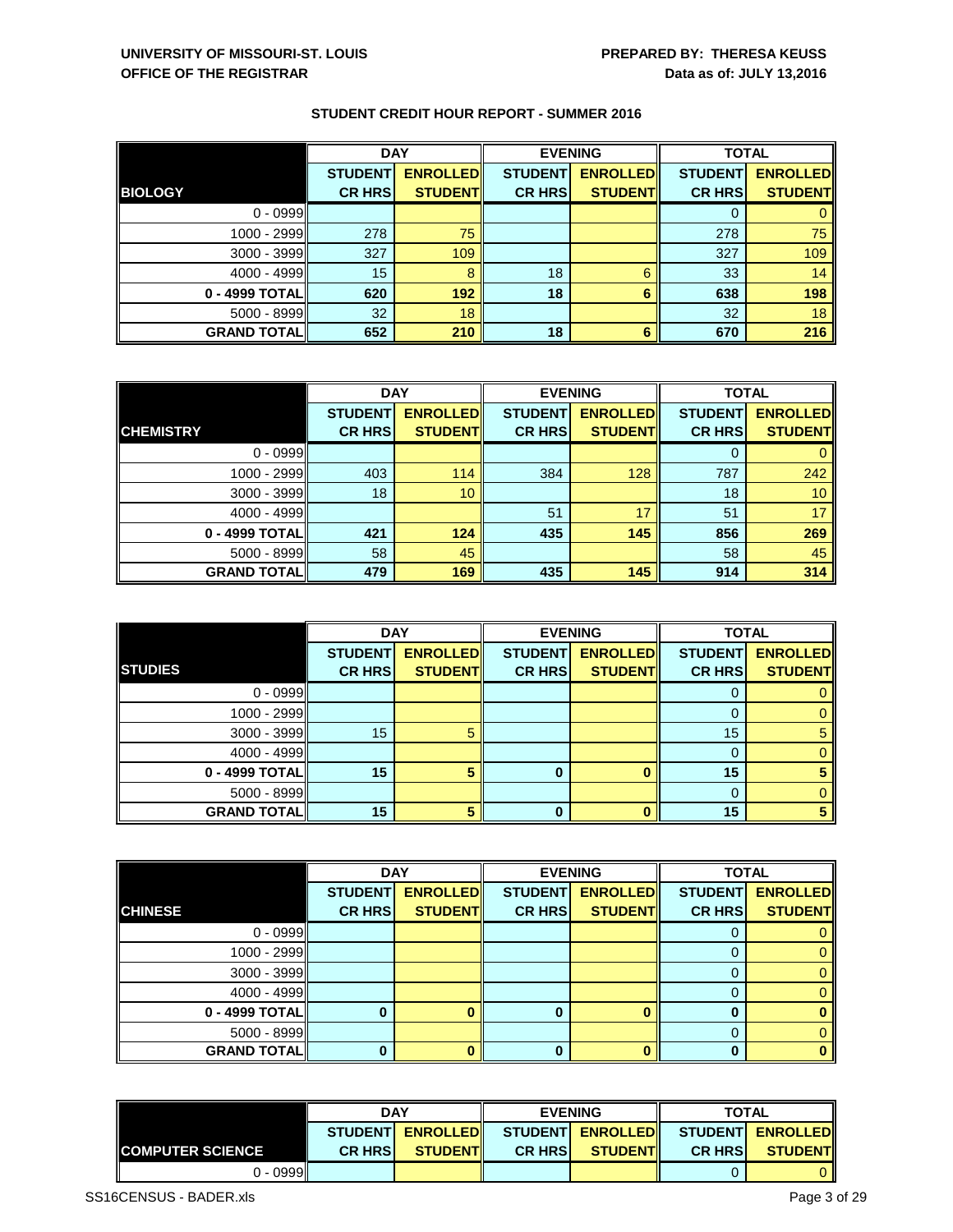| $1000 - 2999$      |    | 219 | 73  | 219 | 73  |
|--------------------|----|-----|-----|-----|-----|
| $3000 - 3999$      |    | 171 | 57  | 171 | 57  |
| $4000 - 4999$      |    |     |     |     |     |
| $0 - 4999$ TOTAL   |    | 390 | 130 | 399 | 133 |
| $5000 - 8999$      | 24 |     |     | 24  |     |
| <b>GRAND TOTAL</b> | 33 | 390 | 130 | 423 | 141 |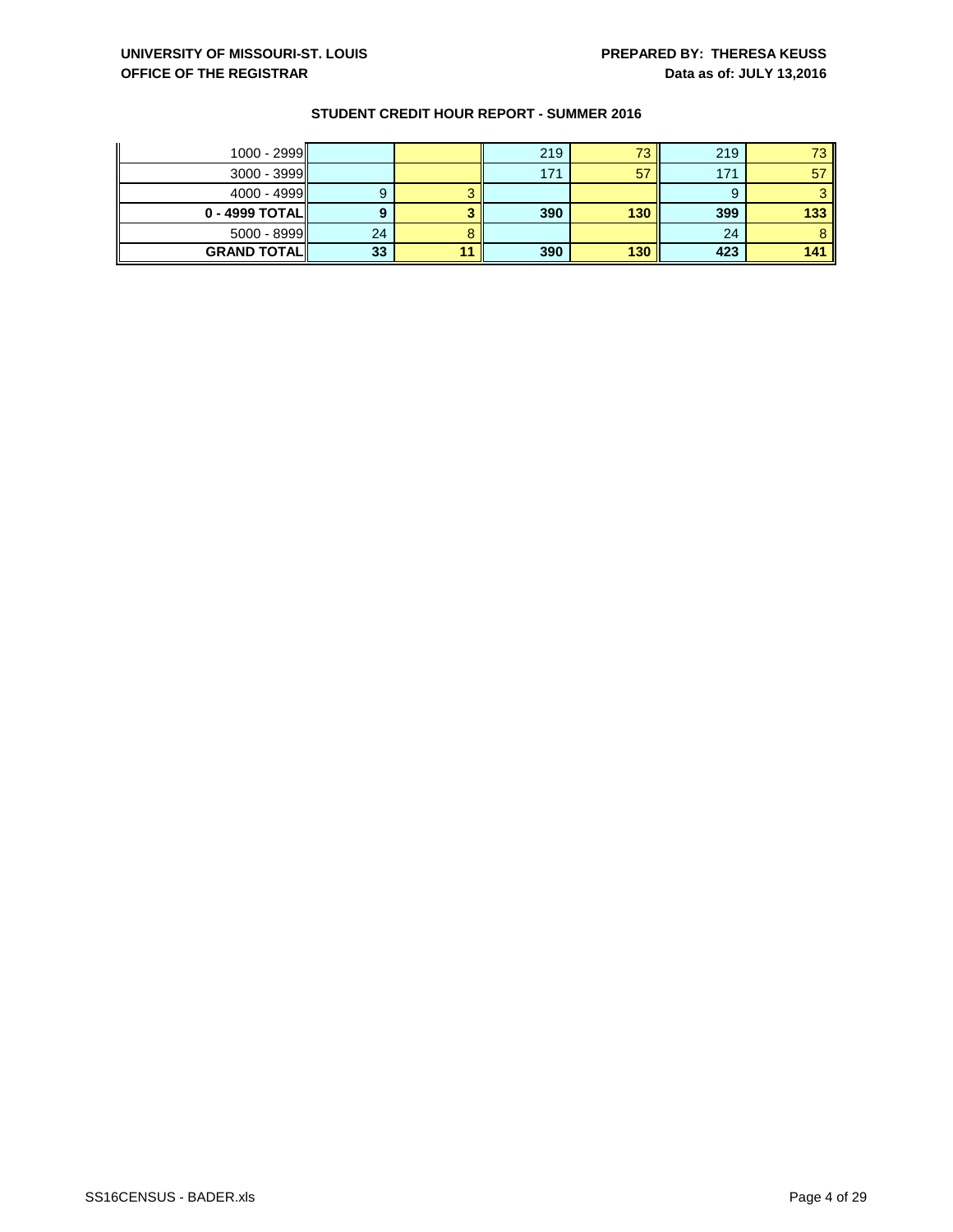|                         | <b>DAY</b>     |                 | <b>EVENING</b> |                 | <b>TOTAL</b>   |                 |
|-------------------------|----------------|-----------------|----------------|-----------------|----------------|-----------------|
|                         | <b>STUDENT</b> | <b>ENROLLED</b> | <b>STUDENT</b> | <b>ENROLLED</b> | <b>STUDENT</b> | <b>ENROLLED</b> |
| <b>CRIMINAL JUSTICE</b> | <b>CR HRS</b>  | <b>STUDENT</b>  | <b>CR HRS</b>  | <b>STUDENT</b>  | <b>CR HRS</b>  | <b>STUDENT</b>  |
| $0 - 0999$              |                |                 |                |                 | 0              |                 |
| 1000 - 2999             | 287            | 90              |                |                 | 287            | 90              |
| $3000 - 3999$           | 72             | 24              |                |                 | 72             | 24              |
| 4000 - 4999             | 135            | 45              |                |                 | 135            | 45              |
| 0 - 4999 TOTAL          | 494            | 159             | 0              |                 | 494            | 159             |
| $5000 - 8999$           | 9              | 5               |                |                 | 9              | 5               |
| <b>GRAND TOTAL  </b>    | 503            | 164             | 0              |                 | 503            | 164             |

|                    | <b>DAY</b>     |                 |                | <b>EVENING</b>  | <b>TOTAL</b>   |                 |
|--------------------|----------------|-----------------|----------------|-----------------|----------------|-----------------|
|                    | <b>STUDENT</b> | <b>ENROLLED</b> | <b>STUDENT</b> | <b>ENROLLED</b> | <b>STUDENT</b> | <b>ENROLLED</b> |
| <b>ECONOMICS</b>   | <b>CR HRS</b>  | <b>STUDENT</b>  | <b>CR HRS</b>  | <b>STUDENT</b>  | <b>CR HRS</b>  | <b>STUDENT</b>  |
| $0 - 0999$         |                |                 |                |                 |                |                 |
| 1000 - 2999        | 54             | 18              | 120            | 40              | 174            | 58              |
| $3000 - 3999$      |                |                 |                |                 | 0              |                 |
| 4000 - 4999        | 8              |                 |                |                 | 8              |                 |
| 0 - 4999 TOTAL     | 62             | 21              | 120            | 40              | 182            | 61              |
| $5000 - 8999$      | 15             | 6               |                |                 | 15             | 6               |
| <b>GRAND TOTAL</b> | 77             | 27              | 120            | 40              | 197            | 67              |

|                    | <b>DAY</b>     |                 |                | <b>EVENING</b>  |                | <b>TOTAL</b>    |  |
|--------------------|----------------|-----------------|----------------|-----------------|----------------|-----------------|--|
|                    | <b>STUDENT</b> | <b>ENROLLED</b> | <b>STUDENT</b> | <b>ENROLLED</b> | <b>STUDENT</b> | <b>ENROLLED</b> |  |
| <b>ENGLISH</b>     | <b>CR HRS</b>  | <b>STUDENT</b>  | <b>CR HRS</b>  | <b>STUDENT</b>  | <b>CR HRS</b>  | <b>STUDENT</b>  |  |
| $0 - 0999$         |                |                 |                |                 | 0              | 0               |  |
| 1000 - 2999        | 36             | 12              |                |                 | 36             | 12 <sub>2</sub> |  |
| $3000 - 3999$      | 936            | 312             |                |                 | 936            | 312             |  |
| 4000 - 4999        |                |                 | 39             | 13              | 39             | 13              |  |
| 0 - 4999 TOTAL     | 972            | 324             | 39             | 13              | 1,011          | 337             |  |
| $5000 - 8999$      | 133            | 36              |                |                 | 133            | 36              |  |
| <b>GRAND TOTAL</b> | 1,105          | 360             | 39             | 13              | 1,144          | 373             |  |

|                             | <b>DAY</b>     |                 |                | <b>EVENING</b>  | <b>TOTAL</b>   |                 |
|-----------------------------|----------------|-----------------|----------------|-----------------|----------------|-----------------|
| <b>ENGLISH FOR ACADEMIC</b> | <b>STUDENT</b> | <b>ENROLLED</b> | <b>STUDENT</b> | <b>ENROLLED</b> | <b>STUDENT</b> | <b>ENROLLED</b> |
| <b>PURPOSES</b>             | <b>CR HRS</b>  | <b>STUDENT</b>  | <b>CR HRS</b>  | <b>STUDENT</b>  | <b>CR HRS</b>  | <b>STUDENT</b>  |
| $0 - 0999$                  |                |                 |                |                 |                |                 |
| 1000 - 2999                 |                |                 |                |                 |                | 0               |
| $3000 - 3999$               |                |                 |                |                 | O              | 0               |
| 4000 - 4999                 |                |                 |                |                 |                | 0               |
| 0 - 4999 TOTAL              |                |                 | 0              |                 |                |                 |
| $5000 - 8999$               |                |                 |                |                 | O              |                 |
| <b>GRAND TOTAL</b>          |                |                 | Ω              |                 |                |                 |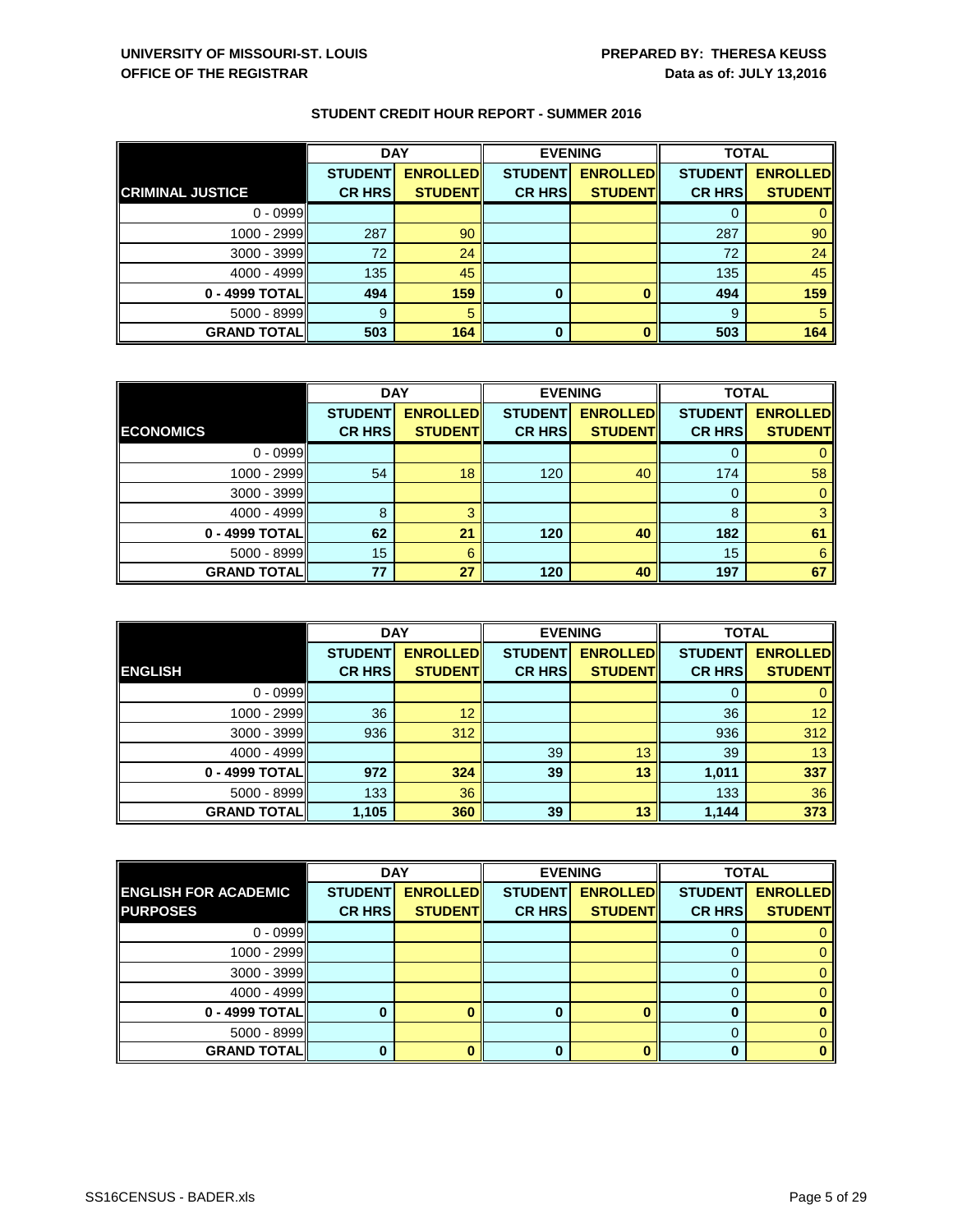|                         | <b>DAY</b>     |                 |                | <b>EVENING</b>  | <b>TOTAL</b>   |                 |
|-------------------------|----------------|-----------------|----------------|-----------------|----------------|-----------------|
|                         | <b>STUDENT</b> | <b>ENROLLED</b> | <b>STUDENT</b> | <b>ENROLLED</b> | <b>STUDENT</b> | <b>ENROLLED</b> |
| <b>FOREIGN LANGUAGE</b> | <b>CR HRS</b>  | <b>STUDENT</b>  | <b>CR HRS</b>  | <b>STUDENT</b>  | <b>CR HRS</b>  | <b>STUDENT</b>  |
| $0 - 0999$              |                |                 |                |                 | U              |                 |
| 1000 - 2999             |                |                 |                |                 | 0              |                 |
| $3000 - 3999$           |                |                 |                |                 | 0              |                 |
| $4000 - 4999$           |                |                 |                |                 | 0              |                 |
| 0 - 4999 TOTAL          |                |                 | 0              |                 | 0              |                 |
| $5000 - 8999$           |                |                 |                |                 | 0              |                 |
| <b>GRAND TOTAL</b>      |                |                 | 0              |                 | 0              |                 |

|                      | <b>DAY</b>     |                 | <b>EVENING</b> |                 | <b>TOTAL</b>   |                 |
|----------------------|----------------|-----------------|----------------|-----------------|----------------|-----------------|
|                      | <b>STUDENT</b> | <b>ENROLLED</b> | <b>STUDENT</b> | <b>ENROLLED</b> | <b>STUDENT</b> | <b>ENROLLED</b> |
| <b>FRENCH</b>        | <b>CR HRS</b>  | <b>STUDENT</b>  | <b>CR HRS</b>  | <b>STUDENT</b>  | <b>CR HRS</b>  | <b>STUDENT</b>  |
| $0 - 0999$           |                |                 |                |                 |                |                 |
| 1000 - 2999          | 135            | 33              |                |                 | 135            | 33              |
| $3000 - 3999$        |                |                 |                |                 | 0              |                 |
| $4000 - 4999$        |                |                 |                |                 | $\Omega$       |                 |
| 0 - 4999 TOTAL       | 135            | 33              | 0              |                 | 135            | 33 <sup>°</sup> |
| $5000 - 8999$        |                |                 |                |                 | 0              |                 |
| <b>GRAND TOTAL  </b> | 135            | 33              | 0              |                 | 135            | 33              |

|                    | <b>DAY</b>     |                 | <b>EVENING</b> |                 | <b>TOTAL</b>   |                 |
|--------------------|----------------|-----------------|----------------|-----------------|----------------|-----------------|
|                    | <b>STUDENT</b> | <b>ENROLLED</b> | <b>STUDENT</b> | <b>ENROLLED</b> | <b>STUDENT</b> | <b>ENROLLED</b> |
| <b>GEOGRAPHY</b>   | <b>CR HRS</b>  | <b>STUDENT</b>  | <b>CR HRS</b>  | <b>STUDENT</b>  | <b>CR HRS</b>  | <b>STUDENT</b>  |
| $0 - 0999$         |                |                 |                |                 | O              |                 |
| 1000 - 2999        | 57             | 19              |                |                 | 57             | 19              |
| $3000 - 3999$      |                |                 |                |                 | $\Omega$       |                 |
| 4000 - 4999        |                |                 |                |                 | 0              |                 |
| 0 - 4999 TOTAL     | 57             | 19              | $\bf{0}$       | ŋ               | 57             | 19              |
| $5000 - 8999$      |                |                 |                |                 | 0              | 0               |
| <b>GRAND TOTAL</b> | 57             | 19              | 0              |                 | 57             | 19              |

|                      | <b>DAY</b>     |                 |                | <b>EVENING</b>  | <b>TOTAL</b>   |                 |
|----------------------|----------------|-----------------|----------------|-----------------|----------------|-----------------|
|                      | <b>STUDENT</b> | <b>ENROLLED</b> | <b>STUDENT</b> | <b>ENROLLED</b> | <b>STUDENT</b> | <b>ENROLLED</b> |
| <b>GEOLOGY</b>       | <b>CR HRS</b>  | <b>STUDENT</b>  | <b>CR HRS</b>  | <b>STUDENT</b>  | <b>CR HRS</b>  | <b>STUDENT</b>  |
| $0 - 0999$           |                |                 |                |                 | 0              |                 |
| 1000 - 2999          |                |                 | 87             | 26              | 87             | 26              |
| $3000 - 3999$        |                |                 |                |                 | 0              | 0               |
| 4000 - 4999          |                |                 |                |                 | 0              | 0               |
| 0 - 4999 TOTAL       |                |                 | 87             | 26              | 87             | 26              |
| $5000 - 8999$        |                |                 |                |                 | 0              | 0               |
| <b>GRAND TOTAL  </b> |                |                 | 87             | 26              | 87             | 26              |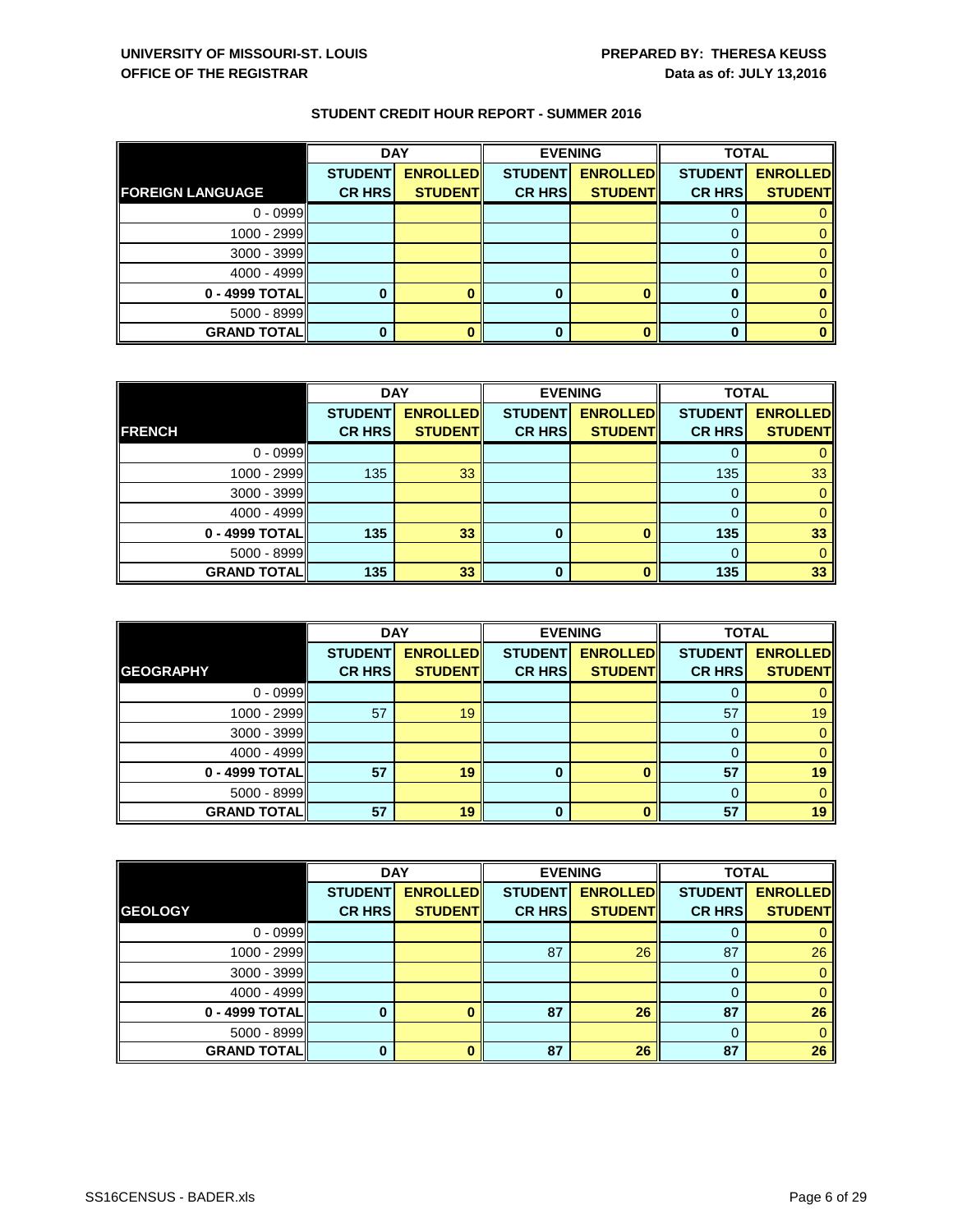|                    | <b>DAY</b>     |                 |                | <b>EVENING</b>  | <b>TOTAL</b>   |                 |
|--------------------|----------------|-----------------|----------------|-----------------|----------------|-----------------|
|                    | <b>STUDENT</b> | <b>ENROLLED</b> | <b>STUDENT</b> | <b>ENROLLED</b> | <b>STUDENT</b> | <b>ENROLLED</b> |
| <b>GERMAN</b>      | <b>CR HRS</b>  | <b>STUDENT</b>  | <b>CR HRS</b>  | <b>STUDENT</b>  | <b>CR HRS</b>  | <b>STUDENT</b>  |
| $0 - 0999$         |                |                 |                |                 |                |                 |
| 1000 - 2999        | 3              |                 |                |                 | 3              |                 |
| $3000 - 3999$      |                |                 |                |                 |                |                 |
| $4000 - 4999$      |                |                 |                |                 | 0              |                 |
| 0 - 4999 TOTAL     |                |                 | O              |                 | າ              |                 |
| $5000 - 8999$      | 12             |                 |                |                 | 12             |                 |
| <b>GRAND TOTAL</b> | 15             |                 |                |                 | 15             |                 |

|                      | <b>DAY</b>     |                 |                | <b>EVENING</b>  | <b>TOTAL</b>   |                 |
|----------------------|----------------|-----------------|----------------|-----------------|----------------|-----------------|
|                      | <b>STUDENT</b> | <b>ENROLLED</b> | <b>STUDENT</b> | <b>ENROLLED</b> | <b>STUDENT</b> | <b>ENROLLED</b> |
| <b>GERONTOLOGY</b>   | <b>CR HRS</b>  | <b>STUDENT</b>  | <b>CR HRS</b>  | <b>STUDENT</b>  | <b>CR HRS</b>  | <b>STUDENT</b>  |
| $0 - 0999$           |                |                 |                |                 |                |                 |
| 1000 - 2999          | 6              |                 |                |                 | 6              |                 |
| $3000 - 3999$        |                |                 |                |                 | 2<br>J.        |                 |
| 4000 - 4999          |                |                 |                |                 |                |                 |
| 0 - 4999 TOTAL       | 9              |                 | 0              |                 | 9              |                 |
| $5000 - 8999$        | 93             | 31              |                |                 | 93             | 31              |
| <b>GRAND TOTAL  </b> | 102            | 34              | 0              |                 | 102            | 34              |

|                             | <b>DAY</b>     |                 | <b>EVENING</b> |                 | <b>TOTAL</b>   |                 |
|-----------------------------|----------------|-----------------|----------------|-----------------|----------------|-----------------|
|                             | <b>STUDENT</b> | <b>ENROLLED</b> | <b>STUDENT</b> | <b>ENROLLED</b> | <b>STUDENT</b> | <b>ENROLLED</b> |
| <b>GREEK ANCIENT/MODERN</b> | <b>CR HRS</b>  | <b>STUDENT</b>  | <b>CR HRS</b>  | <b>STUDENT</b>  | <b>CR HRS</b>  | <b>STUDENT</b>  |
| $0 - 0999$                  |                |                 |                |                 |                |                 |
| 1000 - 2999                 |                |                 |                |                 |                | 0               |
| $3000 - 3999$               |                |                 |                |                 | $\Gamma$       | 0               |
| $4000 - 4999$               |                |                 |                |                 | 0              | 0               |
| 0 - 4999 TOTAL              |                | o               | 0              |                 | 0              |                 |
| $5000 - 8999$               |                |                 |                |                 |                | 0               |
| <b>GRAND TOTAL</b>          | 0              |                 | 0              |                 | 0              |                 |

|                      | <b>DAY</b>     |                 |                | <b>EVENING</b>  | <b>TOTAL</b>   |                 |
|----------------------|----------------|-----------------|----------------|-----------------|----------------|-----------------|
|                      | <b>STUDENT</b> | <b>ENROLLED</b> | <b>STUDENT</b> | <b>ENROLLED</b> | <b>STUDENT</b> | <b>ENROLLED</b> |
| <b>HISTORY</b>       | <b>CR HRS</b>  | <b>STUDENT</b>  | <b>CR HRS</b>  | <b>STUDENT</b>  | <b>CR HRS</b>  | <b>STUDENT</b>  |
| $0 - 0999$           |                |                 |                |                 | 0              |                 |
| 1000 - 2999          | 171            | 57              |                |                 | 171            | 57              |
| $3000 - 3999$        |                |                 |                |                 | 0              | 0               |
| 4000 - 4999          | 21             |                 |                |                 | 21             |                 |
| 0 - 4999 TOTAL       | 192            | 64              | 0              |                 | 192            | 64              |
| $5000 - 8999$        | 48             | 17              |                |                 | 48             | 17              |
| <b>GRAND TOTAL  </b> | 240            | 81              | $\bf{0}$       |                 | 240            | 81              |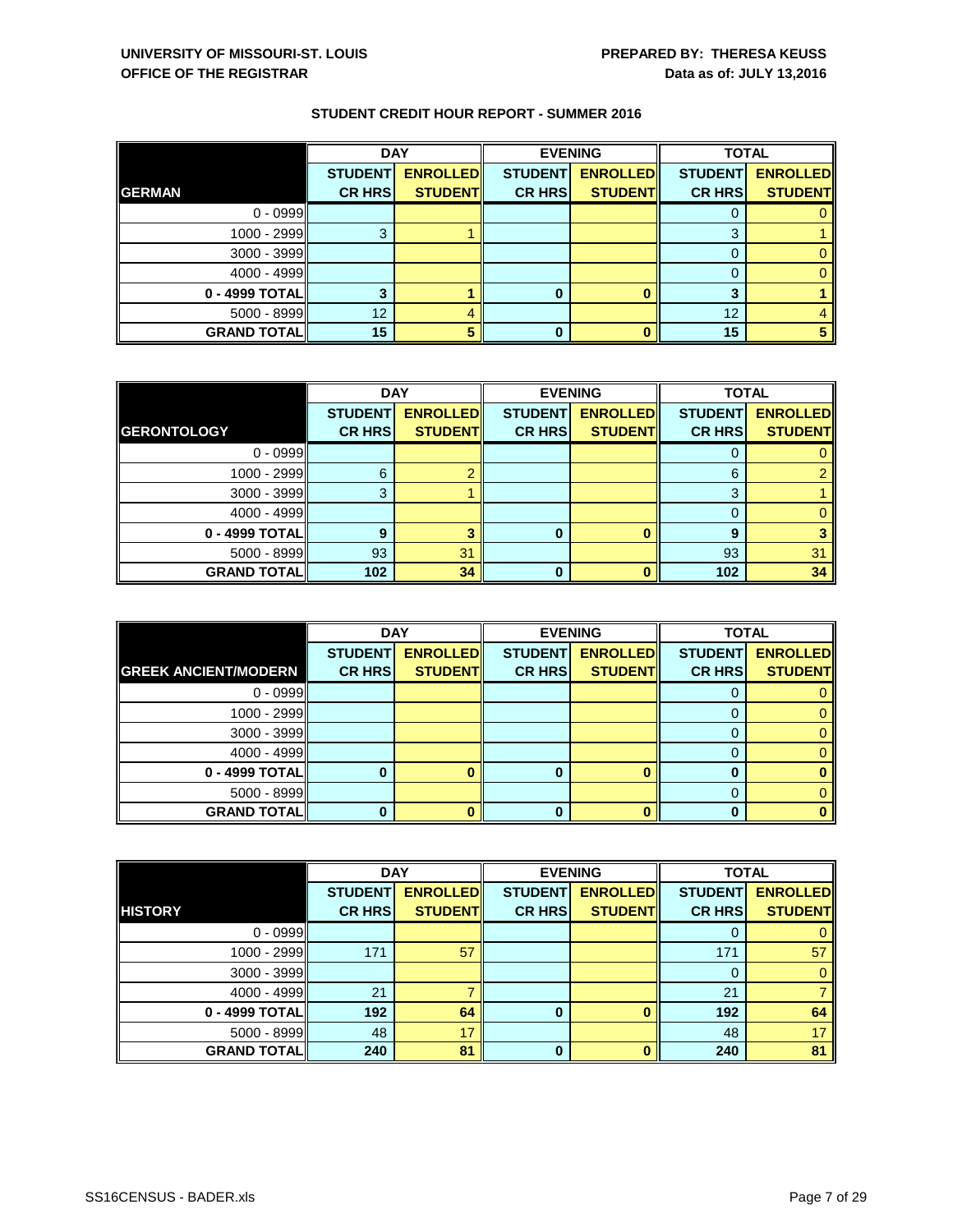|                    | <b>DAY</b>     |                 |                | <b>EVENING</b>  | <b>TOTAL</b>   |                 |
|--------------------|----------------|-----------------|----------------|-----------------|----------------|-----------------|
|                    | <b>STUDENT</b> | <b>ENROLLED</b> | <b>STUDENT</b> | <b>ENROLLED</b> | <b>STUDENT</b> | <b>ENROLLED</b> |
| <b>HONORS</b>      | <b>CR HRS</b>  | <b>STUDENT</b>  | <b>CR HRS</b>  | <b>STUDENT</b>  | <b>CR HRS</b>  | <b>STUDENT</b>  |
| $0 - 0999$         |                |                 |                |                 |                |                 |
| 1000 - 2999        | 57             | 19              |                |                 | 57             | 19              |
| $3000 - 3999$      | 12             | 4               |                |                 | 12             |                 |
| 4000 - 4999        | 79             | 34              |                |                 | 79             | 34              |
| 0 - 4999 TOTAL     | 148            | 57              | $\bf{0}$       | 0               | 148            | 57              |
| $5000 - 8999$      |                |                 |                |                 | 0              |                 |
| <b>GRAND TOTAL</b> | 148            | 57              | $\bf{0}$       | $\bf{0}$        | 148            | 57              |

|                          | <b>DAY</b>     |                 | <b>EVENING</b> |                 | <b>TOTAL</b>   |                 |
|--------------------------|----------------|-----------------|----------------|-----------------|----------------|-----------------|
|                          | <b>STUDENT</b> | <b>ENROLLED</b> | <b>STUDENT</b> | <b>ENROLLED</b> | <b>STUDENT</b> | <b>ENROLLED</b> |
| <b>INTERDISCIPLINARY</b> | <b>CR HRS</b>  | <b>STUDENT</b>  | <b>CR HRS</b>  | <b>STUDENT</b>  | <b>CR HRS</b>  | <b>STUDENT</b>  |
| $0 - 0999$               |                |                 |                |                 |                |                 |
| 1000 - 2999              |                |                 |                |                 |                |                 |
| $3000 - 3999$            |                |                 |                |                 |                |                 |
| 4000 - 4999              |                |                 |                |                 |                |                 |
| 0 - 4999 TOTAL           |                |                 | 0              |                 | O              |                 |
| $5000 - 8999$            |                |                 |                |                 |                |                 |
| <b>GRAND TOTAL</b>       |                |                 | U              |                 |                |                 |

|                     | <b>DAY</b>     |                 |                | <b>EVENING</b>  | <b>TOTAL</b>   |                 |
|---------------------|----------------|-----------------|----------------|-----------------|----------------|-----------------|
|                     | <b>STUDENT</b> | <b>ENROLLED</b> | <b>STUDENT</b> | <b>ENROLLED</b> | <b>STUDENT</b> | <b>ENROLLED</b> |
| <b>ITALIAN</b>      | <b>CR HRS</b>  | <b>STUDENT</b>  | <b>CR HRS</b>  | <b>STUDENT</b>  | <b>CR HRS</b>  | <b>STUDENT</b>  |
| $0 - 0999$          |                |                 |                |                 |                |                 |
| 1000 - 2999         |                |                 |                |                 |                | 0               |
| $3000 - 3999$       |                |                 |                |                 |                | 0               |
| $4000 - 4999$       |                |                 |                |                 |                |                 |
| 0 - 4999 TOTAL      |                |                 | 0              |                 |                | $\bf{0}$        |
| $5000 - 8999$       |                |                 |                |                 |                | 0               |
| <b>GRAND TOTALI</b> |                |                 | 0              |                 |                | $\mathbf{0}$    |

|                    | <b>DAY</b>     |                 |                | <b>EVENING</b>  | <b>TOTAL</b>   |                 |
|--------------------|----------------|-----------------|----------------|-----------------|----------------|-----------------|
|                    | <b>STUDENT</b> | <b>ENROLLED</b> | <b>STUDENT</b> | <b>ENROLLED</b> | <b>STUDENT</b> | <b>ENROLLED</b> |
| <b>JAPANESE</b>    | <b>CR HRS</b>  | <b>STUDENT</b>  | <b>CR HRS</b>  | <b>STUDENT</b>  | <b>CR HRS</b>  | <b>STUDENT</b>  |
| $0 - 0999$         |                |                 |                |                 | O              |                 |
| 1000 - 2999        | 64             | 20              |                |                 | 64             | 20              |
| $3000 - 3999$      |                |                 |                |                 | 0              | 0               |
| 4000 - 4999        |                |                 |                |                 |                |                 |
| 0 - 4999 TOTAL     | 64             | 20              | $\bf{0}$       |                 | 64             | 20              |
| $5000 - 8999$      |                |                 |                |                 | 0              | 0               |
| <b>GRAND TOTAL</b> | 64             | 20              | $\bf{0}$       |                 | 64             | 20              |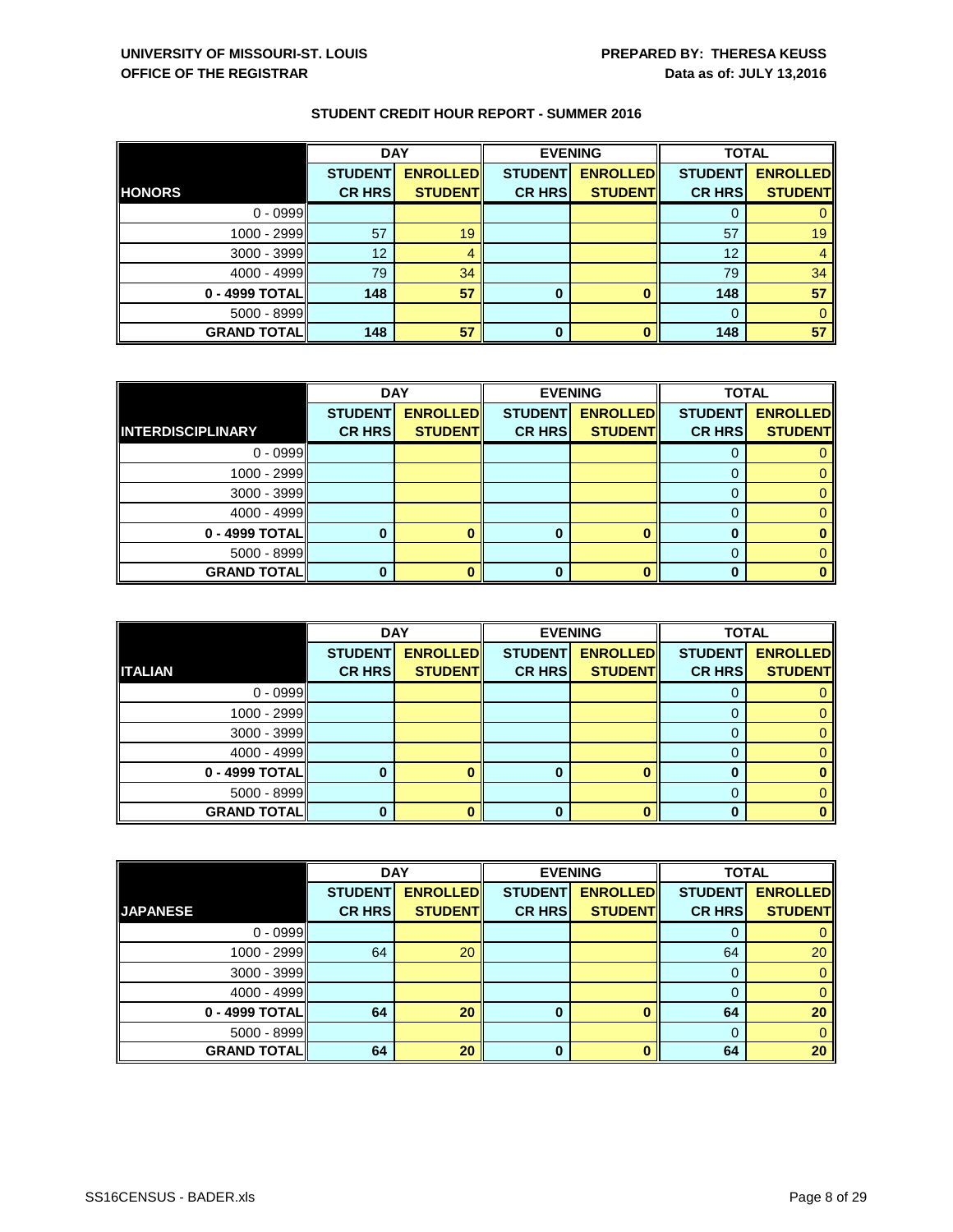|                    | <b>DAY</b>     |                 |                | <b>EVENING</b>  | <b>TOTAL</b>   |                 |
|--------------------|----------------|-----------------|----------------|-----------------|----------------|-----------------|
|                    | <b>STUDENT</b> | <b>ENROLLED</b> | <b>STUDENT</b> | <b>ENROLLED</b> | <b>STUDENT</b> | <b>ENROLLED</b> |
| <b>LATIN</b>       | <b>CR HRS</b>  | <b>STUDENT</b>  | <b>CR HRS</b>  | <b>STUDENT</b>  | <b>CR HRS</b>  | <b>STUDENT</b>  |
| $0 - 0999$         |                |                 |                |                 |                |                 |
| 1000 - 2999        |                |                 |                |                 |                |                 |
| $3000 - 3999$      |                |                 |                |                 | 0              |                 |
| 4000 - 4999        |                |                 |                |                 | O              |                 |
| 0 - 4999 TOTAL     |                |                 |                |                 |                |                 |
| $5000 - 8999$      |                |                 |                |                 | 0              |                 |
| <b>GRAND TOTAL</b> |                |                 |                |                 | 0              |                 |

|                    | <b>DAY</b>     |                 | <b>EVENING</b> |                 | <b>TOTAL</b>   |                 |
|--------------------|----------------|-----------------|----------------|-----------------|----------------|-----------------|
|                    | <b>STUDENT</b> | <b>ENROLLED</b> | <b>STUDENT</b> | <b>ENROLLED</b> | <b>STUDENT</b> | <b>ENROLLED</b> |
| <b>MATHEMATICS</b> | <b>CR HRS</b>  | <b>STUDENT</b>  | <b>CR HRS</b>  | <b>STUDENT</b>  | <b>CR HRS</b>  | <b>STUDENT</b>  |
| $0 - 0999$         |                |                 |                |                 | 0              |                 |
| 1000 - 2999        | 930            | 290             | 465            | 139             | 1,395          | 429             |
| $3000 - 3999$      | 99             | 33              |                |                 | 99             | 33              |
| 4000 - 4999        | 9              | З               | 51             | 17              | 60             | 20              |
| 0 - 4999 TOTAL     | 1,038          | 326             | 516            | 156             | 1,554          | 482             |
| $5000 - 8999$      | 10             | З               |                |                 | 10             |                 |
| <b>GRAND TOTAL</b> | 1,048          | 329             | 516            | 156             | 1,564          | 485             |

|                               | <b>DAY</b>     |                 |                | <b>EVENING</b>  | <b>TOTAL</b>   |                 |
|-------------------------------|----------------|-----------------|----------------|-----------------|----------------|-----------------|
| <b>MILITARY &amp; VETERAN</b> | <b>STUDENT</b> | <b>ENROLLED</b> | <b>STUDENT</b> | <b>ENROLLED</b> | <b>STUDENT</b> | <b>ENROLLED</b> |
| <b>STUDIES</b>                | <b>CR HRS</b>  | <b>STUDENT</b>  | <b>CR HRS</b>  | <b>STUDENT</b>  | <b>CR HRS</b>  | <b>STUDENT</b>  |
| $0 - 0999$                    |                |                 |                |                 |                |                 |
| 1000 - 2999                   |                |                 |                |                 | 2              |                 |
| $3000 - 3999$                 |                |                 |                |                 |                |                 |
| 4000 - 4999                   | 15             | 6               |                |                 | 15             | 6               |
| 0 - 4999 TOTAL                | 18             |                 | 0              |                 | 18             |                 |
| $5000 - 8999$                 |                |                 |                |                 |                |                 |
| <b>GRAND TOTALI</b>           | 18             |                 | 0              |                 | 18             |                 |

|                         | <b>DAY</b>     |                 |                | <b>EVENING</b>  | <b>TOTAL</b>   |                 |
|-------------------------|----------------|-----------------|----------------|-----------------|----------------|-----------------|
|                         | <b>STUDENT</b> | <b>ENROLLED</b> | <b>STUDENT</b> | <b>ENROLLED</b> | <b>STUDENT</b> | <b>ENROLLED</b> |
| <b>MILITARY SCIENCE</b> | <b>CR HRS</b>  | <b>STUDENT</b>  | <b>CR HRS</b>  | <b>STUDENT</b>  | <b>CR HRS</b>  | <b>STUDENT</b>  |
| $0 - 0999$              |                |                 |                |                 |                |                 |
| 1000 - 2999             |                |                 |                |                 |                |                 |
| $3000 - 3999$           |                |                 |                |                 |                |                 |
| 4000 - 4999             |                |                 |                |                 |                |                 |
| 0 - 4999 TOTAL          |                | 0               | 0              |                 | Ю              | 0               |
| $5000 - 8999$           |                |                 |                |                 | 0              |                 |
| <b>GRAND TOTALI</b>     |                |                 | 0              |                 |                | <sup>0</sup>    |

|                   |                | <b>DAY</b>      |                | <b>EVENING</b>  | <b>TOTAL</b>   |                 |
|-------------------|----------------|-----------------|----------------|-----------------|----------------|-----------------|
|                   | <b>STUDENT</b> | <b>ENROLLED</b> | <b>STUDENT</b> | <b>ENROLLED</b> | <b>STUDENT</b> | <b>ENROLLED</b> |
| <b>PHILOSOPHY</b> | <b>CR HRS</b>  | <b>STUDENT</b>  | <b>CR HRS</b>  | <b>STUDENT</b>  | <b>CR HRS</b>  | <b>STUDENT</b>  |
| $0 - 0999$        |                |                 |                |                 |                | $\Omega$        |
| 1000 - 2999       | 405            | 135             | 42             | 14              | 447            | 149             |
| $3000 - 3999$     | 90             | 30              |                |                 | 90             | 30 <sup>°</sup> |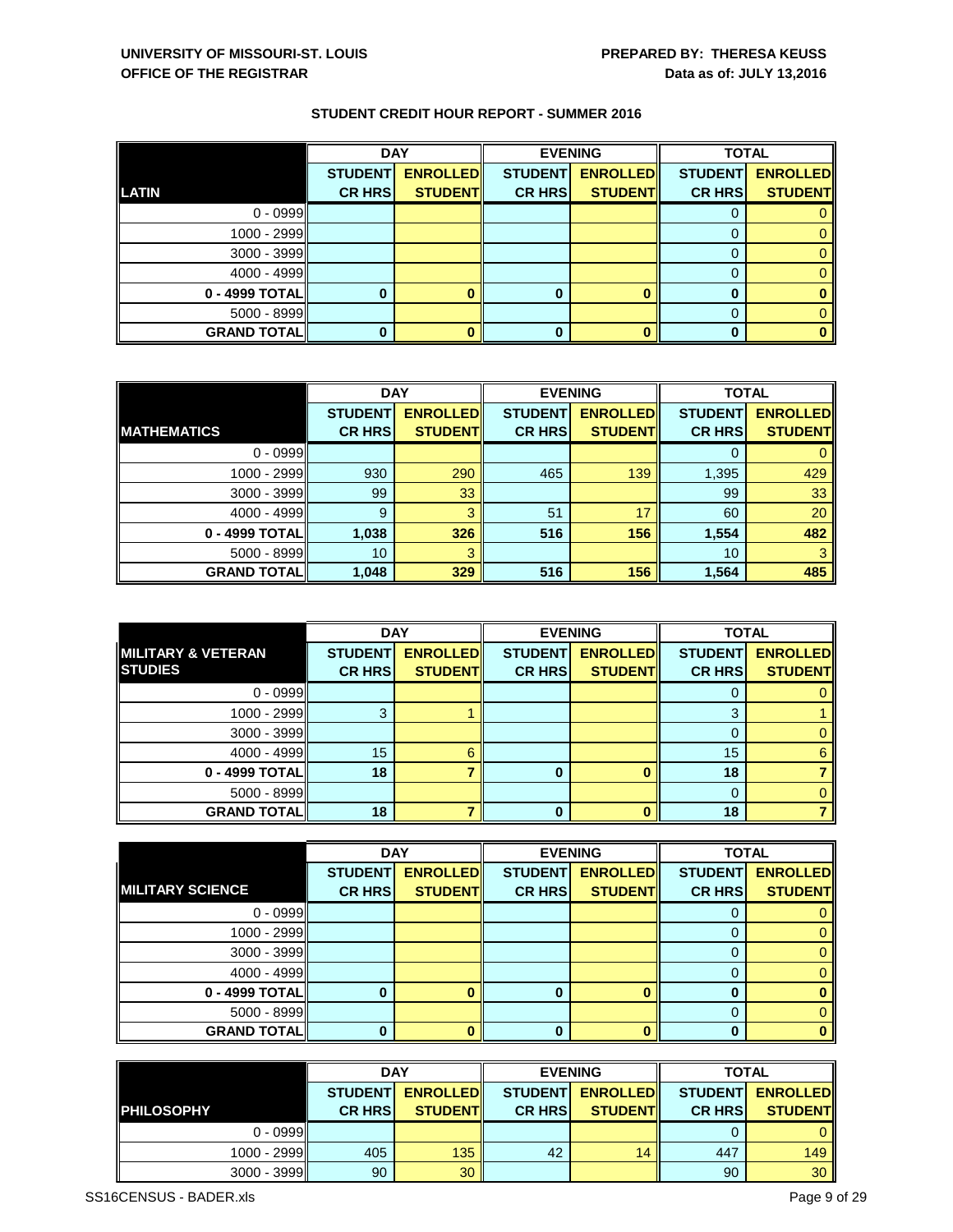| $4000 - 4999$      |        |     |    |    |     |                 |
|--------------------|--------|-----|----|----|-----|-----------------|
| $0 - 4999$ TOTAL   | 501    | 167 | 42 | 14 | 543 | 18 <sup>7</sup> |
| $5000 - 8999$      | $\sim$ |     |    |    | 27  |                 |
| <b>GRAND TOTAL</b> | 528    | 176 | 42 | 14 | 570 | 190             |

|                      | <b>DAY</b>     |                 | <b>EVENING</b> |                 | <b>TOTAL</b>   |                 |
|----------------------|----------------|-----------------|----------------|-----------------|----------------|-----------------|
|                      | <b>STUDENT</b> | <b>ENROLLED</b> | <b>STUDENT</b> | <b>ENROLLED</b> | <b>STUDENT</b> | <b>ENROLLED</b> |
| <b>PHYSICS</b>       | <b>CR HRS</b>  | <b>STUDENT</b>  | <b>CR HRS</b>  | <b>STUDENT</b>  | <b>CR HRS</b>  | <b>STUDENT</b>  |
| $0 - 0999$           |                |                 |                |                 |                |                 |
| 1000 - 2999          | 769            | 194             |                |                 | 769            | 194             |
| $3000 - 3999$        | 18             |                 |                |                 | 18             | 6               |
| 4000 - 4999          |                |                 |                |                 | 3              |                 |
| 0 - 4999 TOTAL       | 790            | 201             | 0              |                 | 790            | 201             |
| $5000 - 8999$        | 5              |                 |                |                 | 5              |                 |
| <b>GRAND TOTAL  </b> | 795            | 203             | 0              |                 | 795            | 203             |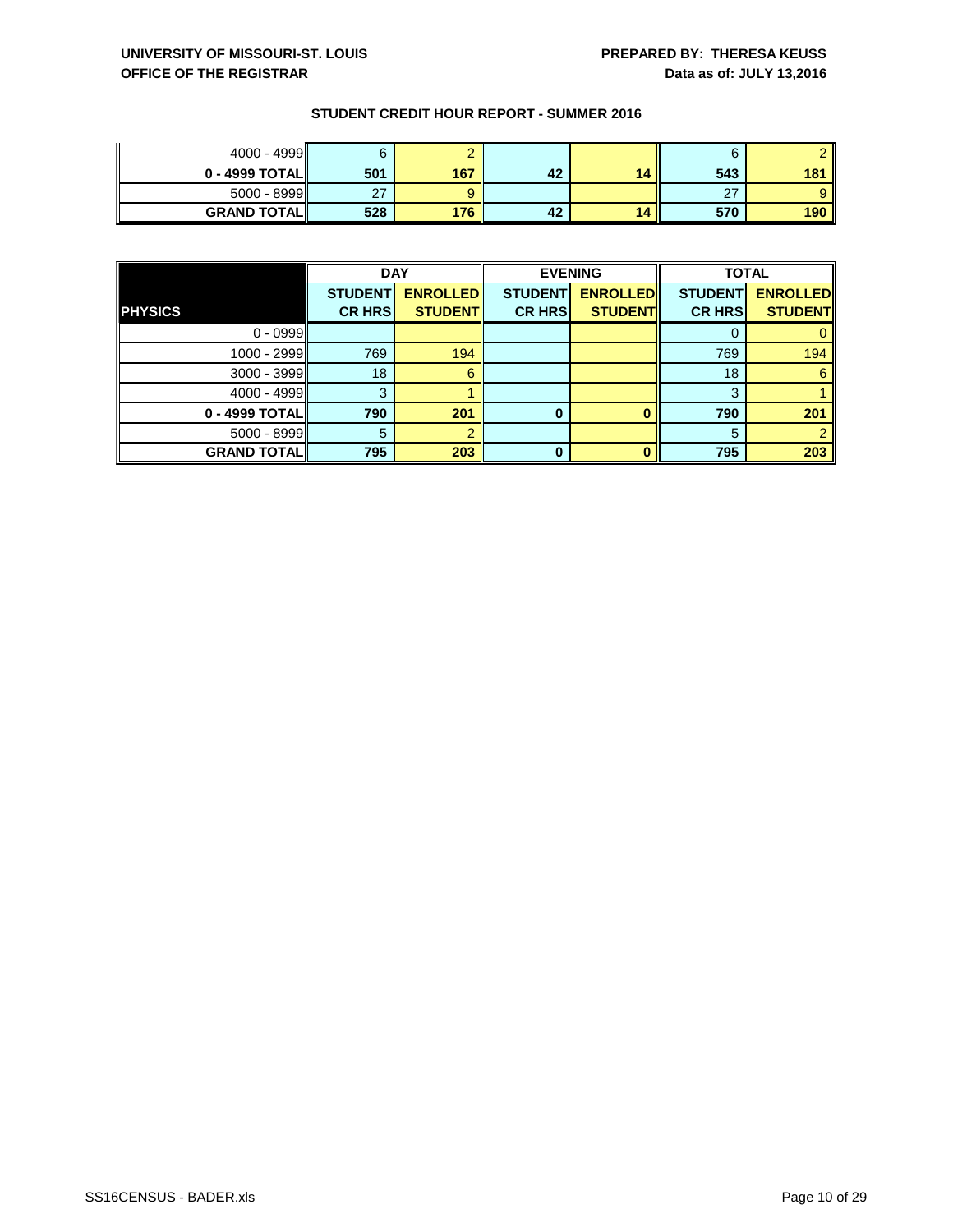|                          | <b>DAY</b>     |                 | <b>EVENING</b> |                 | <b>TOTAL</b>   |                 |
|--------------------------|----------------|-----------------|----------------|-----------------|----------------|-----------------|
|                          | <b>STUDENT</b> | <b>ENROLLED</b> | <b>STUDENT</b> | <b>ENROLLED</b> | <b>STUDENT</b> | <b>ENROLLED</b> |
| <b>POLITICAL SCIENCE</b> | <b>CR HRS</b>  | <b>STUDENT</b>  | <b>CR HRS</b>  | <b>STUDENT</b>  | <b>CR HRS</b>  | <b>STUDENT</b>  |
| $0 - 0999$               |                |                 |                |                 | 0              |                 |
| 1000 - 2999              | 111            | 37              |                |                 | 111            | 37              |
| $3000 - 3999$            | 27             | 9               |                |                 | 27             |                 |
| 4000 - 4999              |                |                 |                |                 | $\mathbf 0$    |                 |
| 0 - 4999 TOTAL           | 138            | 46              | 0              |                 | 138            | 46              |
| $5000 - 8999$            | 19             |                 |                |                 | 19             |                 |
| <b>GRAND TOTAL</b>       | 157            | 53              | 0              |                 | 157            | 53              |

|                    | <b>DAY</b>     |                 | <b>EVENING</b> |                 | <b>TOTAL</b>   |                 |
|--------------------|----------------|-----------------|----------------|-----------------|----------------|-----------------|
|                    | <b>STUDENT</b> | <b>ENROLLED</b> | <b>STUDENT</b> | <b>ENROLLED</b> | <b>STUDENT</b> | <b>ENROLLED</b> |
| <b>PSYCHOLOGY</b>  | <b>CR HRS</b>  | <b>STUDENT</b>  | <b>CR HRS</b>  | <b>STUDENT</b>  | <b>CR HRS</b>  | <b>STUDENT</b>  |
| $0 - 0999$         |                |                 |                |                 |                |                 |
| 1000 - 2999        | 348            | 110             | 39             | 13              | 387            | 123             |
| $3000 - 3999$      | 298            | 100             |                |                 | 298            | 100             |
| 4000 - 4999        |                |                 |                |                 | 0              |                 |
| 0 - 4999 TOTAL     | 646            | 210             | 39             | 13              | 685            | 223             |
| $5000 - 8999$      | 53             | 53              |                |                 | 53             | 53              |
| <b>GRAND TOTAL</b> | 699            | 263             | 39             | 13              | 738            | 276             |

|                    | <b>DAY</b>     |                 |                | <b>EVENING</b>  | <b>TOTAL</b>   |                 |
|--------------------|----------------|-----------------|----------------|-----------------|----------------|-----------------|
|                    | <b>STUDENT</b> | <b>ENROLLED</b> | <b>STUDENT</b> | <b>ENROLLED</b> | <b>STUDENT</b> | <b>ENROLLED</b> |
| SOCIOLOGY          | <b>CR HRS</b>  | <b>STUDENT</b>  | <b>CR HRS</b>  | <b>STUDENT</b>  | <b>CR HRS</b>  | <b>STUDENT</b>  |
| $0 - 0999$         |                |                 |                |                 |                |                 |
| 1000 - 2999        | 180            | 60              |                |                 | 180            | 60              |
| $3000 - 3999$      |                |                 |                |                 | O              | $\Omega$        |
| 4000 - 4999        | 54             | 18              |                |                 | 54             | 18              |
| 0 - 4999 TOTAL     | 234            | 78              | 0              |                 | 234            | 78              |
| $5000 - 8999$      |                |                 |                |                 | $\Omega$       | $\Omega$        |
| <b>GRAND TOTAL</b> | 234            | 78              | $\bf{0}$       |                 | 234            | 78              |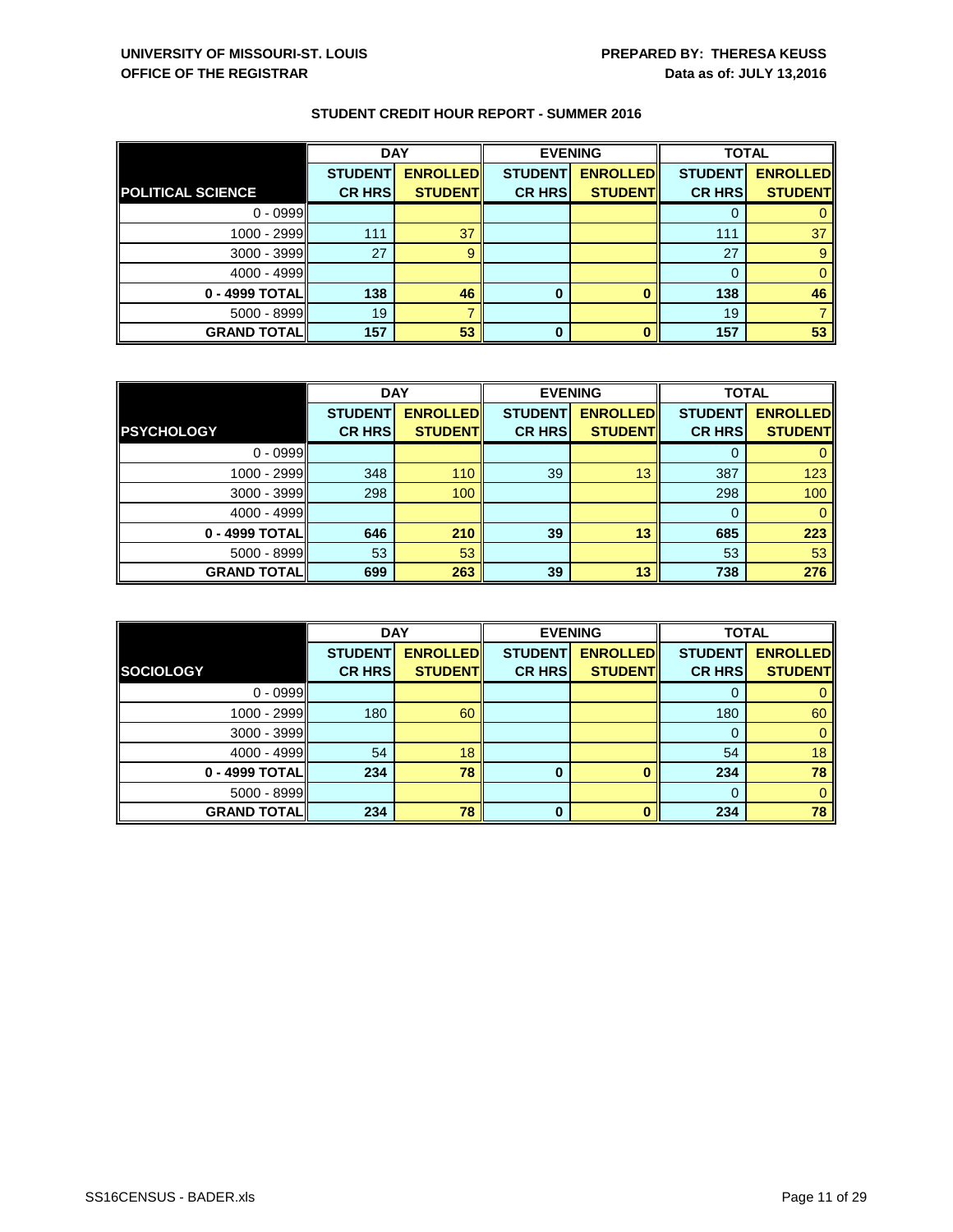|                    | <b>DAY</b>     |                 |                | <b>EVENING</b>  | <b>TOTAL</b>   |                 |
|--------------------|----------------|-----------------|----------------|-----------------|----------------|-----------------|
|                    | <b>STUDENT</b> | <b>ENROLLED</b> | <b>STUDENT</b> | <b>ENROLLED</b> | <b>STUDENT</b> | <b>ENROLLED</b> |
| <b>SPANISH</b>     | <b>CR HRS</b>  | <b>STUDENT</b>  | <b>CR HRS</b>  | <b>STUDENT</b>  | <b>CR HRS</b>  | <b>STUDENT</b>  |
| $0 - 0999$         |                |                 |                |                 |                |                 |
| 1000 - 2999        | 215            | 57              |                |                 | 215            | 57              |
| $3000 - 3999$      | 3              |                 |                |                 | 3              |                 |
| 4000 - 4999        | 6              |                 |                |                 | 6              |                 |
| 0 - 4999 TOTAL     | 224            | 60              | $\bf{0}$       |                 | 224            | 60              |
| $5000 - 8999$      |                |                 |                |                 |                |                 |
| <b>GRAND TOTAL</b> | 224            | 60              | 0              |                 | 224            | 60              |

|                             | <b>DAY</b>     |                 | <b>EVENING</b> |                 | <b>TOTAL</b>   |                 |
|-----------------------------|----------------|-----------------|----------------|-----------------|----------------|-----------------|
| <b>WOMEN'S &amp; GENDER</b> | <b>STUDENT</b> | <b>ENROLLED</b> | <b>STUDENT</b> | <b>ENROLLED</b> | <b>STUDENT</b> | <b>ENROLLED</b> |
| <b>STUDIES</b>              | <b>CR HRS</b>  | <b>STUDENT</b>  | <b>CR HRS</b>  | <b>STUDENT</b>  | <b>CR HRS</b>  | <b>STUDENT</b>  |
| $0 - 0999$                  |                |                 |                |                 | U              |                 |
| 1000 - 2999                 | 72             | 24              |                |                 | 72             | 24              |
| $3000 - 3999$               |                |                 |                |                 | 0              |                 |
| 4000 - 4999                 | 12             |                 | З              |                 | 15             |                 |
| 0 - 4999 TOTAL              | 84             | 28              |                |                 | 87             | 29              |
| $5000 - 8999$               | 3              |                 |                |                 | 3              |                 |
| <b>GRAND TOTALI</b>         | 87             | 29              | 3.             |                 | 90             | 30              |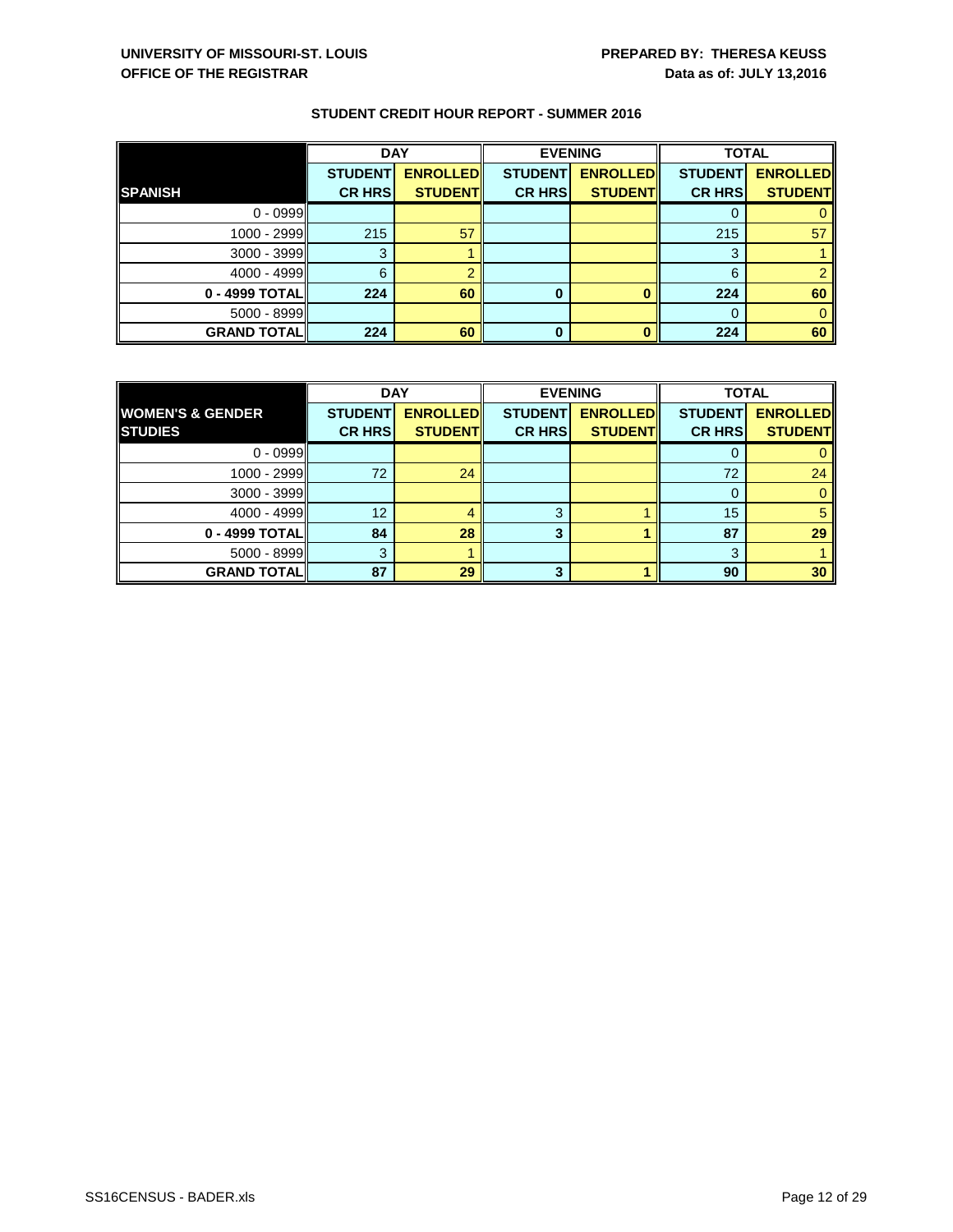|                      | <b>DAY</b>     |                 | <b>EVENING</b> |                 | <b>TOTAL</b>   |                 |
|----------------------|----------------|-----------------|----------------|-----------------|----------------|-----------------|
|                      | <b>STUDENT</b> | <b>ENROLLED</b> | <b>STUDENT</b> | <b>ENROLLED</b> | <b>STUDENT</b> | <b>ENROLLED</b> |
| <b>APPLIED MUSIC</b> | <b>CR HRS</b>  | <b>STUDENT</b>  | <b>CR HRS</b>  | <b>STUDENT</b>  | <b>CR HRS</b>  | <b>STUDENT</b>  |
| $0 - 0999$           |                |                 |                |                 | υ              |                 |
| 1000 - 2999          |                |                 |                |                 | O              |                 |
| $3000 - 3999$        |                |                 |                |                 | $\Gamma$       |                 |
| $4000 - 4999$        |                |                 |                |                 | 0              |                 |
| 0 - 4999 TOTAL       |                |                 | 0              |                 | 0              |                 |
| $5000 - 8999$        |                |                 |                |                 | O              |                 |
| <b>GRAND TOTAL</b>   |                |                 | 0              |                 |                |                 |

|                      | <b>DAY</b>     |                 |                | <b>EVENING</b>  | <b>TOTAL</b>   |                 |
|----------------------|----------------|-----------------|----------------|-----------------|----------------|-----------------|
|                      | <b>STUDENT</b> | <b>ENROLLED</b> | <b>STUDENT</b> | <b>ENROLLED</b> | <b>STUDENT</b> | <b>ENROLLED</b> |
| <b>ART EDUCATION</b> | <b>CR HRS</b>  | <b>STUDENT</b>  | <b>CR HRS</b>  | <b>STUDENT</b>  | <b>CR HRS</b>  | <b>STUDENT</b>  |
| $0 - 0999$           |                |                 |                |                 |                |                 |
| 1000 - 2999          |                |                 |                |                 |                |                 |
| $3000 - 3999$        |                |                 |                |                 |                |                 |
| 4000 - 4999          |                |                 |                |                 |                |                 |
| 0 - 4999 TOTAL       |                |                 | 0              |                 | O              |                 |
| $5000 - 8999$        |                |                 |                |                 |                |                 |
| <b>GRAND TOTAL</b>   |                |                 | U              |                 |                |                 |

|                    | <b>DAY</b>     |                 | <b>EVENING</b> |                 | <b>TOTAL</b>   |                 |
|--------------------|----------------|-----------------|----------------|-----------------|----------------|-----------------|
|                    | <b>STUDENT</b> | <b>ENROLLED</b> | <b>STUDENT</b> | <b>ENROLLED</b> | <b>STUDENT</b> | <b>ENROLLED</b> |
| <b>ART HISTORY</b> | <b>CR HRS</b>  | <b>STUDENT</b>  | <b>CR HRS</b>  | <b>STUDENT</b>  | <b>CR HRS</b>  | <b>STUDENT</b>  |
| $0 - 0999$         |                |                 |                |                 |                |                 |
| 1000 - 2999        | 54             | 18              |                |                 | 54             | 18              |
| $3000 - 3999$      | 6              |                 |                |                 | 6              | $\overline{2}$  |
| 4000 - 4999        |                |                 |                |                 |                | $\overline{0}$  |
| 0 - 4999 TOTAL     | 60             | 20              | $\bf{0}$       |                 | 60             | 20              |
| 5000 - 8999        |                |                 |                |                 | 0              | $\overline{0}$  |
| <b>GRAND TOTAL</b> | 60             | 20              | 0              |                 | 60             | 20              |

|                      | <b>DAY</b>     |                 |                | <b>EVENING</b>  | <b>TOTAL</b>   |                 |
|----------------------|----------------|-----------------|----------------|-----------------|----------------|-----------------|
|                      | <b>STUDENT</b> | <b>ENROLLED</b> | <b>STUDENT</b> | <b>ENROLLED</b> | <b>STUDENT</b> | <b>ENROLLED</b> |
| <b>COMMUNICATION</b> | <b>CR HRS</b>  | <b>STUDENT</b>  | <b>CR HRS</b>  | <b>STUDENT</b>  | <b>CR HRS</b>  | <b>STUDENT</b>  |
| $0 - 0999$           |                |                 |                |                 | 0              | 0               |
| 1000 - 2999          | 456            | 152             |                |                 | 456            | 152             |
| $3000 - 3999$        | 279            | 93              |                |                 | 279            | 93              |
| 4000 - 4999          | 111            | 29              |                |                 | 111            | 29              |
| 0 - 4999 TOTAL       | 846            | 274             | 0              |                 | 846            | 274             |
| $5000 - 8999$        | 12             |                 |                |                 | 12             | $\overline{4}$  |
| <b>GRAND TOTAL</b>   | 858            | 278             | $\Omega$       | ŋ               | 858            | 278             |

|               | <b>DAY</b>     |                  |               | <b>EVENING</b>   |                | <b>TOTAL</b>     |  |
|---------------|----------------|------------------|---------------|------------------|----------------|------------------|--|
|               |                | STUDENT ENROLLED |               | STUDENT ENROLLED |                | STUDENT ENROLLED |  |
| <b>IDANCE</b> | <b>CR HRSI</b> | <b>STUDENTI</b>  | <b>CR HRS</b> | <b>STUDENT</b>   | <b>CR HRSI</b> | <b>STUDENT</b>   |  |
| $0 - 0999$    |                |                  |               |                  |                |                  |  |
| 1000 - 2999   |                |                  |               |                  |                |                  |  |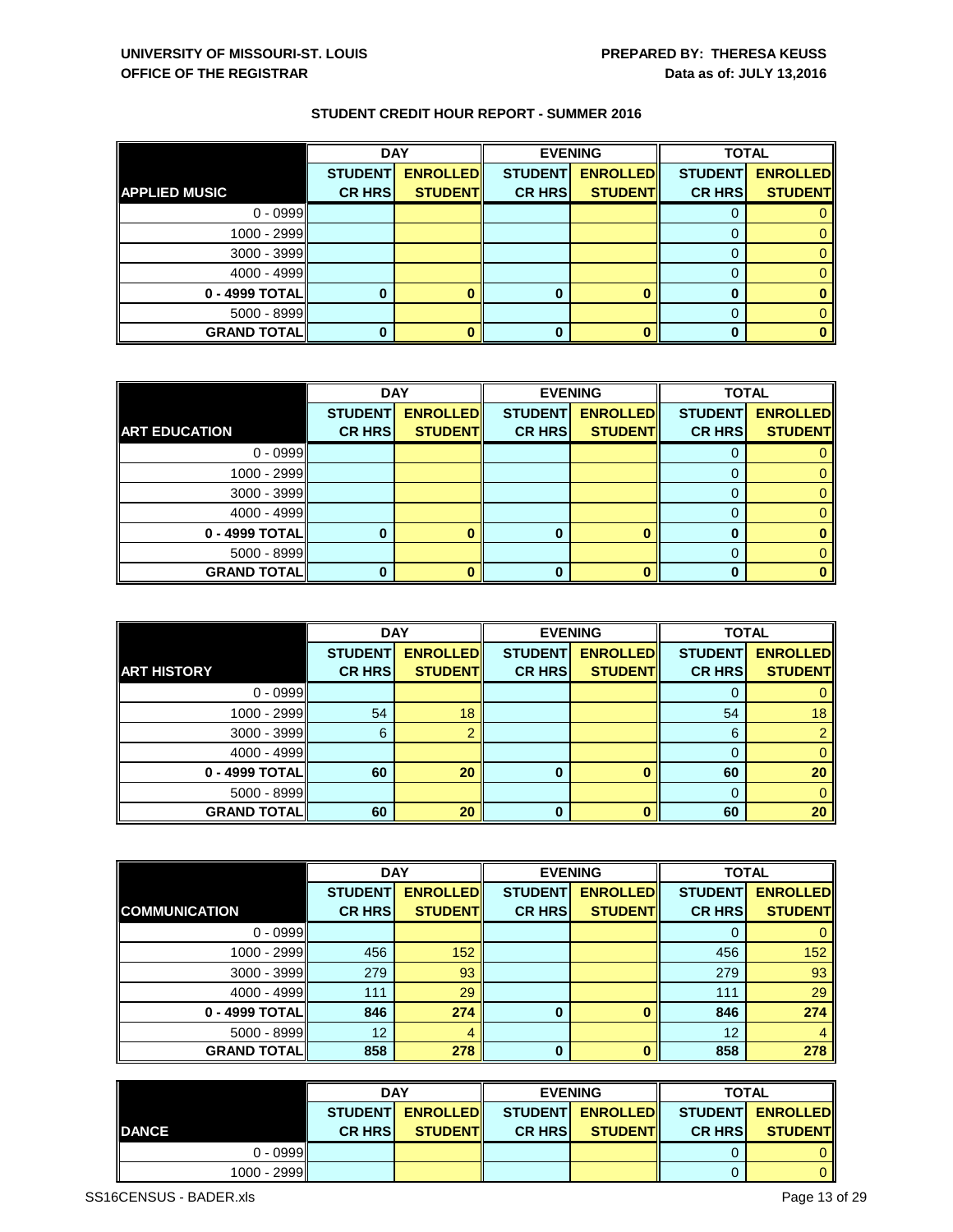| $3000 - 3999$       |  |  |  |
|---------------------|--|--|--|
| $4000 - 4999$       |  |  |  |
| $0 - 4999$ TOTAL    |  |  |  |
| $5000 - 8999$       |  |  |  |
| <b>GRAND TOTALI</b> |  |  |  |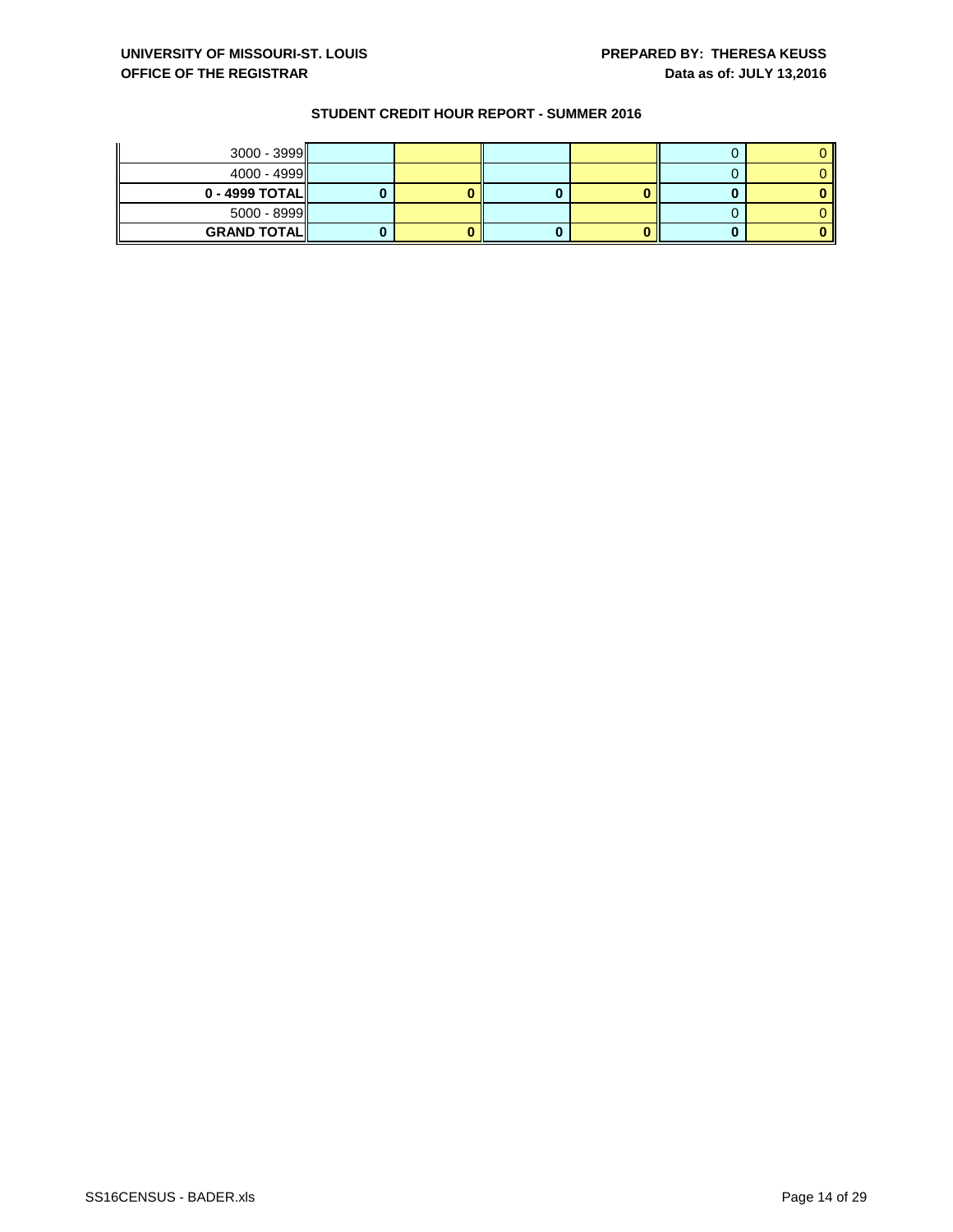|                    | <b>DAY</b>     |                 |                | <b>EVENING</b>  | <b>TOTAL</b>   |                 |
|--------------------|----------------|-----------------|----------------|-----------------|----------------|-----------------|
| <b>ENSEMBLE</b>    | <b>STUDENT</b> | <b>ENROLLED</b> | <b>STUDENT</b> | <b>ENROLLED</b> | <b>STUDENT</b> | <b>ENROLLED</b> |
| <b>PERFORMANCE</b> | <b>CR HRS</b>  | <b>STUDENT</b>  | <b>CR HRS</b>  | <b>STUDENT</b>  | <b>CR HRS</b>  | <b>STUDENT</b>  |
| $0 - 0999$         |                |                 |                |                 | U              |                 |
| 1000 - 2999        |                |                 |                |                 |                |                 |
| $3000 - 3999$      |                |                 |                |                 | 0              |                 |
| $4000 - 4999$      |                |                 |                |                 | 0              |                 |
| 0 - 4999 TOTAL     |                |                 |                |                 |                |                 |
| $5000 - 8999$      |                |                 |                |                 | $\Omega$       |                 |
| <b>GRAND TOTAL</b> |                |                 | 0              |                 | 0              |                 |

|                      | <b>DAY</b>     |                 |                | <b>EVENING</b>  | <b>TOTAL</b>   |                 |
|----------------------|----------------|-----------------|----------------|-----------------|----------------|-----------------|
|                      | <b>STUDENT</b> | <b>ENROLLED</b> | <b>STUDENT</b> | <b>ENROLLED</b> | <b>STUDENT</b> | <b>ENROLLED</b> |
| <b>MEDIA STUDIES</b> | <b>CR HRS</b>  | <b>STUDENT</b>  | <b>CR HRS</b>  | <b>STUDENT</b>  | <b>CR HRS</b>  | <b>STUDENT</b>  |
| $0 - 0999$           |                |                 |                |                 |                |                 |
| 1000 - 2999          | 281            | 94              |                |                 | 281            | 94              |
| $3000 - 3999$        | 241            | 80              |                |                 | 241            | 80              |
| 4000 - 4999          |                |                 |                |                 |                |                 |
| 0 - 4999 TOTAL       | 522            | 174             | $\bf{0}$       |                 | 522            | 174             |
| $5000 - 8999$        |                |                 |                |                 |                |                 |
| <b>GRAND TOTAL</b>   | 522            | 174             | 0              |                 | 522            | 174             |

|                        | <b>DAY</b>     |                 | <b>EVENING</b> |                 | <b>TOTAL</b>   |                 |
|------------------------|----------------|-----------------|----------------|-----------------|----------------|-----------------|
|                        | <b>STUDENT</b> | <b>ENROLLED</b> | <b>STUDENT</b> | <b>ENROLLED</b> | <b>STUDENT</b> | <b>ENROLLED</b> |
| <b>MUSIC EDUCATION</b> | <b>CR HRS</b>  | <b>STUDENT</b>  | <b>CR HRS</b>  | <b>STUDENT</b>  | <b>CR HRS</b>  | <b>STUDENT</b>  |
| $0 - 0999$             |                |                 |                |                 | 0              |                 |
| 1000 - 2999            |                |                 |                |                 | 0              | 0               |
| $3000 - 3999$          | 90             | 30              |                |                 | 90             | 30              |
| 4000 - 4999            |                |                 |                |                 | 0              |                 |
| 0 - 4999 TOTAL         | 90             | 30              | 0              | ŋ               | 90             | 30              |
| $5000 - 8999$          | 12             | 4               |                |                 | 12             | 4               |
| <b>GRAND TOTAL</b>     | 102            | 34              | 0              |                 | 102            | 34              |

|                      | <b>DAY</b>     |                 |                | <b>EVENING</b>  | <b>TOTAL</b>   |                 |
|----------------------|----------------|-----------------|----------------|-----------------|----------------|-----------------|
|                      | <b>STUDENT</b> | <b>ENROLLED</b> | <b>STUDENT</b> | <b>ENROLLED</b> | <b>STUDENT</b> | <b>ENROLLED</b> |
| <b>MUSIC HISTORY</b> | <b>CR HRS</b>  | <b>STUDENT</b>  | <b>CR HRS</b>  | <b>STUDENT</b>  | <b>CR HRS</b>  | <b>STUDENT</b>  |
| $0 - 0999$           |                |                 |                |                 |                | $\overline{0}$  |
| 1000 - 2999          | 156            | 52              |                |                 | 156            | 52              |
| $3000 - 3999$        |                |                 |                |                 | $\Omega$       | $\mathbf{0}$    |
| 4000 - 4999          |                |                 |                |                 |                | $\mathbf{0}$    |
| 0 - 4999 TOTAL       | 156            | 52              | $\bf{0}$       |                 | 156            | 52              |
| $5000 - 8999$        |                |                 |                |                 | 0              | $\mathbf{0}$    |
| <b>GRAND TOTAL</b>   | 156            | 52              | $\Omega$       |                 | 156            | 52              |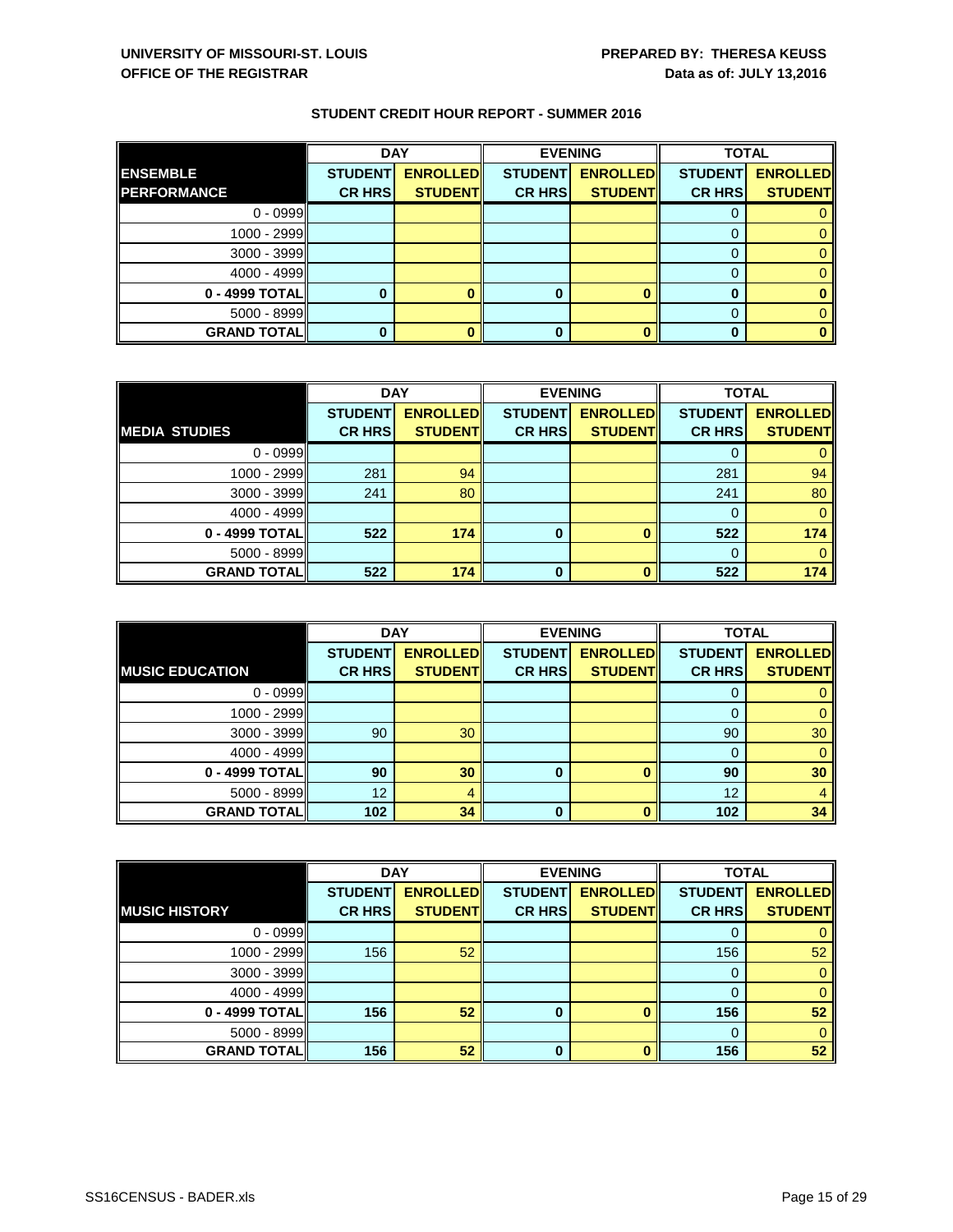|                    | <b>DAY</b>     |                 |                | <b>EVENING</b>  | <b>TOTAL</b>   |                 |
|--------------------|----------------|-----------------|----------------|-----------------|----------------|-----------------|
|                    | <b>STUDENT</b> | <b>ENROLLED</b> | <b>STUDENT</b> | <b>ENROLLED</b> | <b>STUDENT</b> | <b>ENROLLED</b> |
| <b>PEDAGOGY</b>    | <b>CR HRS</b>  | <b>STUDENT</b>  | <b>CR HRS</b>  | <b>STUDENT</b>  | <b>CR HRS</b>  | <b>STUDENT</b>  |
| $0 - 0999$         |                |                 |                |                 | υ              |                 |
| 1000 - 2999        |                |                 |                |                 |                |                 |
| $3000 - 3999$      |                |                 |                |                 | 0              |                 |
| 4000 - 4999        |                |                 |                |                 | O              |                 |
| 0 - 4999 TOTAL     |                |                 |                |                 |                |                 |
| $5000 - 8999$      |                |                 |                |                 | 0              |                 |
| <b>GRAND TOTAL</b> |                |                 |                |                 | 0              |                 |

|                      | <b>DAY</b>     |                 |                | <b>EVENING</b>  | <b>TOTAL</b>   |                 |
|----------------------|----------------|-----------------|----------------|-----------------|----------------|-----------------|
|                      | <b>STUDENT</b> | <b>ENROLLED</b> | <b>STUDENT</b> | <b>ENROLLED</b> | <b>STUDENT</b> | <b>ENROLLED</b> |
| <b>PRACTICUM</b>     | <b>CR HRS</b>  | <b>STUDENT</b>  | <b>CR HRS</b>  | <b>STUDENT</b>  | <b>CR HRS</b>  | <b>STUDENT</b>  |
| $0 - 0999$           |                |                 |                |                 |                |                 |
| 1000 - 2999          |                |                 |                |                 |                |                 |
| $3000 - 3999$        |                |                 |                |                 |                |                 |
| 4000 - 4999          |                |                 |                |                 |                |                 |
| 0 - 4999 TOTAL       |                |                 | 0              |                 | 0              |                 |
| $5000 - 8999$        |                |                 |                |                 |                |                 |
| <b>GRAND TOTAL  </b> |                |                 | U              |                 | n              |                 |

|                     | <b>DAY</b>     |                 | <b>EVENING</b> |                 | <b>TOTAL</b>   |                 |
|---------------------|----------------|-----------------|----------------|-----------------|----------------|-----------------|
|                     | <b>STUDENT</b> | <b>ENROLLED</b> | <b>STUDENT</b> | <b>ENROLLED</b> | <b>STUDENT</b> | <b>ENROLLED</b> |
| <b>STUDIO ART</b>   | <b>CR HRS</b>  | <b>STUDENT</b>  | <b>CR HRS</b>  | <b>STUDENT</b>  | <b>CR HRS</b>  | <b>STUDENT</b>  |
| $0 - 0999$          |                |                 |                |                 |                |                 |
| 1000 - 2999         | 60             | 20              |                |                 | 60             | 20              |
| $3000 - 3999$       |                |                 |                |                 |                |                 |
| $4000 - 4999$       |                |                 |                |                 |                |                 |
| 0 - 4999 TOTAL      | 61             | 21              | $\bf{0}$       |                 | 61             | 21              |
| $5000 - 8999$       |                |                 |                |                 | $\Omega$       | $\mathbf{0}$    |
| <b>GRAND TOTALI</b> | 61             | 21              | 0              |                 | 61             | 21              |

|                     | <b>DAY</b>     |                 |                | <b>EVENING</b>  | <b>TOTAL</b>   |                 |
|---------------------|----------------|-----------------|----------------|-----------------|----------------|-----------------|
|                     | <b>STUDENT</b> | <b>ENROLLED</b> | <b>STUDENT</b> | <b>ENROLLED</b> | <b>STUDENT</b> | <b>ENROLLED</b> |
| <b>THEATRE</b>      | <b>CR HRS</b>  | <b>STUDENT</b>  | <b>CR HRS</b>  | <b>STUDENT</b>  | <b>CR HRS</b>  | <b>STUDENT</b>  |
| $0 - 0999$          |                |                 |                |                 | O              | U               |
| 1000 - 2999         | 72             | 24              |                |                 | 72             | 24              |
| $3000 - 3999$       |                |                 |                |                 |                | $\overline{0}$  |
| 4000 - 4999         |                |                 |                |                 | 0              | $\mathbf{0}$    |
| 0 - 4999 TOTAL      | 72             | 24              | $\bf{0}$       |                 | 72             | 24              |
| $5000 - 8999$       |                |                 |                |                 | $\Omega$       | $\mathbf{0}$    |
| <b>GRAND TOTALI</b> | 72             | 24              | $\bf{0}$       |                 | 72             | 24              |

|                               | <b>DAY</b>      |                 |                                            | <b>EVENING</b>   | <b>TOTAL</b>   |                |
|-------------------------------|-----------------|-----------------|--------------------------------------------|------------------|----------------|----------------|
|                               | <b>STUDENTI</b> |                 | ENROLLED STUDENT ENROLLED STUDENT ENROLLED |                  |                |                |
| <b>I</b> THEORY & COMPOSITION | <b>CR HRSI</b>  | <b>STUDENTI</b> | <b>CR HRSI</b>                             | <b>STUDENTIL</b> | <b>CR HRSI</b> | <b>STUDENT</b> |
| $0 - 0999$                    |                 |                 |                                            |                  |                |                |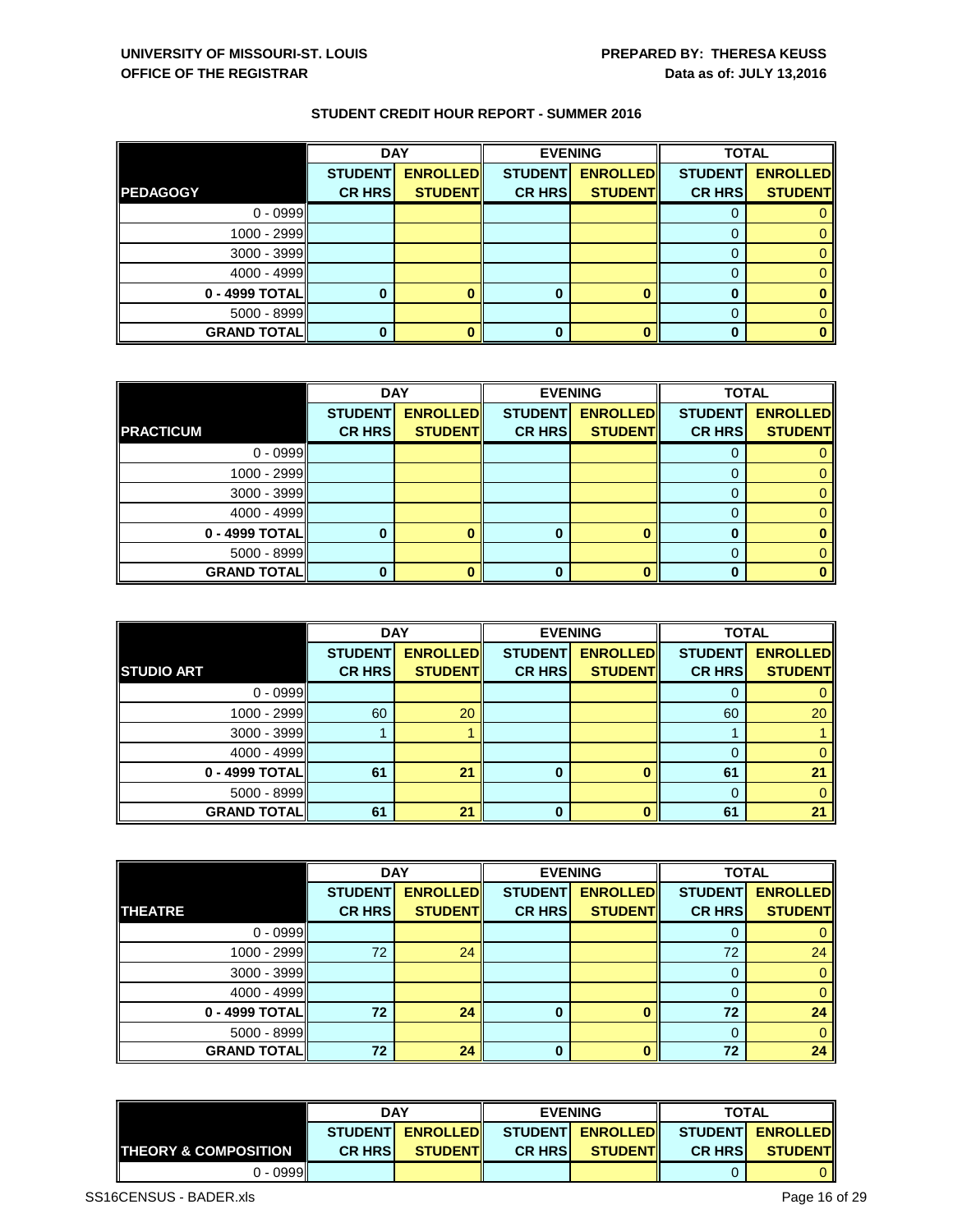| $1000 - 2999$      | 12 |  | 12 |  |
|--------------------|----|--|----|--|
| $3000 - 3999$      |    |  |    |  |
| $4000 - 4999$      |    |  |    |  |
| $0 - 4999$ TOTAL   |    |  | 12 |  |
| $5000 - 8999$      |    |  |    |  |
| <b>GRAND TOTAL</b> |    |  | 12 |  |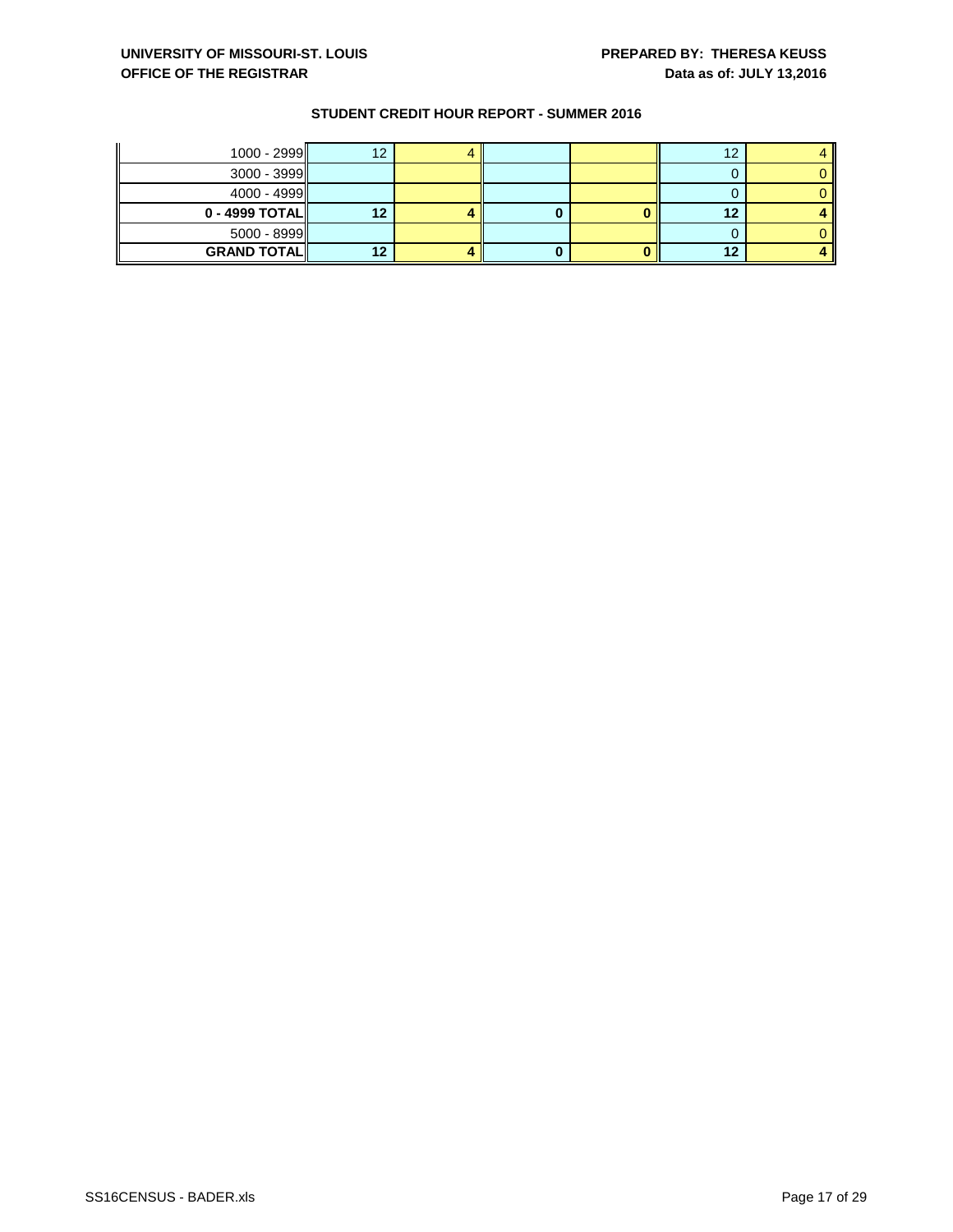|                      | <b>DAY</b>     |                 | <b>EVENING</b> |                 | <b>TOTAL</b>   |                 |
|----------------------|----------------|-----------------|----------------|-----------------|----------------|-----------------|
|                      | <b>STUDENT</b> | <b>ENROLLED</b> | <b>STUDENT</b> | <b>ENROLLED</b> | <b>STUDENT</b> | <b>ENROLLED</b> |
| <b>ACCOUNTING</b>    | <b>CR HRS</b>  | <b>STUDENT</b>  | <b>CR HRS</b>  | <b>STUDENT</b>  | <b>CR HRS</b>  | <b>STUDENT</b>  |
| $0 - 0999$           |                |                 |                |                 |                |                 |
| 1000 - 2999          | 117            | 39              | 48             | 16              | 165            | 55              |
| $3000 - 3999$        | 9              | 3               | 207            | 69              | 216            | 72              |
| $4000 - 4999$        |                |                 |                |                 | 0              |                 |
| 0 - 4999 TOTAL       | 126            | 42              | 255            | 85              | 381            | 127             |
| 5000-8999            | 66             | 22              |                |                 | 66             | 22              |
| <b>GRAND TOTAL  </b> | 192            | 64              | 255            | 85              | 447            | 149             |

|                       | <b>DAY</b>     |                 | <b>EVENING</b> |                 | <b>TOTAL</b>   |                 |
|-----------------------|----------------|-----------------|----------------|-----------------|----------------|-----------------|
| <b>BUSINESS</b>       | <b>STUDENT</b> | <b>ENROLLED</b> | <b>STUDENT</b> | <b>ENROLLED</b> | <b>STUDENT</b> | <b>ENROLLED</b> |
| <b>ADMINISTRATION</b> | <b>CR HRS</b>  | <b>STUDENT</b>  | <b>CR HRS</b>  | <b>STUDENT</b>  | <b>CR HRS</b>  | <b>STUDENT</b>  |
| $0 - 0999$            |                |                 |                |                 | O              |                 |
| 1000 - 2999           | 30             | 10              |                |                 | 30             | 10              |
| $3000 - 3999$         |                |                 |                |                 | 0              |                 |
| 4000 - 4999           |                |                 |                |                 | $\Omega$       |                 |
| 0 - 4999 TOTAL        | 30             | 10              | 0              |                 | 30             | 10              |
| $5000 - 8999$         | 195            | 65              |                |                 | 195            | 65              |
| <b>GRAND TOTAL  </b>  | 225            | 75              | 0              |                 | 225            | 75              |

|                     | <b>DAY</b>     |                 |                | <b>EVENING</b>  | <b>TOTAL</b>   |                 |
|---------------------|----------------|-----------------|----------------|-----------------|----------------|-----------------|
|                     | <b>STUDENT</b> | <b>ENROLLED</b> | <b>STUDENT</b> | <b>ENROLLED</b> | <b>STUDENT</b> | <b>ENROLLED</b> |
| <b>FINANCE</b>      | <b>CR HRS</b>  | <b>STUDENT</b>  | <b>CR HRS</b>  | <b>STUDENT</b>  | <b>CR HRS</b>  | <b>STUDENT</b>  |
| $0 - 0999$          |                |                 |                |                 |                |                 |
| 1000 - 2999         | 206            | 70              |                |                 | 206            | 70              |
| $3000 - 3999$       |                |                 |                |                 | 0              |                 |
| 4000 - 4999         | 366            | 122             |                |                 | 366            | 122             |
| 0 - 4999 TOTAL      | 572            | 192             | $\bf{0}$       |                 | 572            | 192             |
| $5000 - 8999$       |                |                 |                |                 | 0              |                 |
| <b>GRAND TOTALI</b> | 572            | 192             | 0              |                 | 572            | 192             |

|                    |                | <b>DAY</b>      | <b>EVENING</b> |                 | <b>TOTAL</b>   |                 |
|--------------------|----------------|-----------------|----------------|-----------------|----------------|-----------------|
| <b>INFORMATION</b> | <b>STUDENT</b> | <b>ENROLLED</b> | <b>STUDENT</b> | <b>ENROLLED</b> | <b>STUDENT</b> | <b>ENROLLED</b> |
| <b>SYSTEMS</b>     | <b>CR HRS</b>  | <b>STUDENT</b>  | <b>CR HRS</b>  | <b>STUDENT</b>  | <b>CR HRS</b>  | <b>STUDENT</b>  |
| $0 - 0999$         |                |                 |                |                 | O              | $\mathbf{0}$    |
| 1000 - 2999        | 366            | 122             |                |                 | 366            | 122             |
| $3000 - 3999$      | 3              |                 | 195            | 65              | 198            | 66              |
| $4000 - 4999$      |                |                 |                |                 | 0              | $\mathbf{0}$    |
| 0 - 4999 TOTAL     | 369            | 123             | 195            | 65              | 564            | 188             |
| $5000 - 8999$      | 167            | 56              |                |                 | 167            | 56              |
| <b>GRAND TOTAL</b> | 536            | 179             | 195            | 65              | 731            | 244             |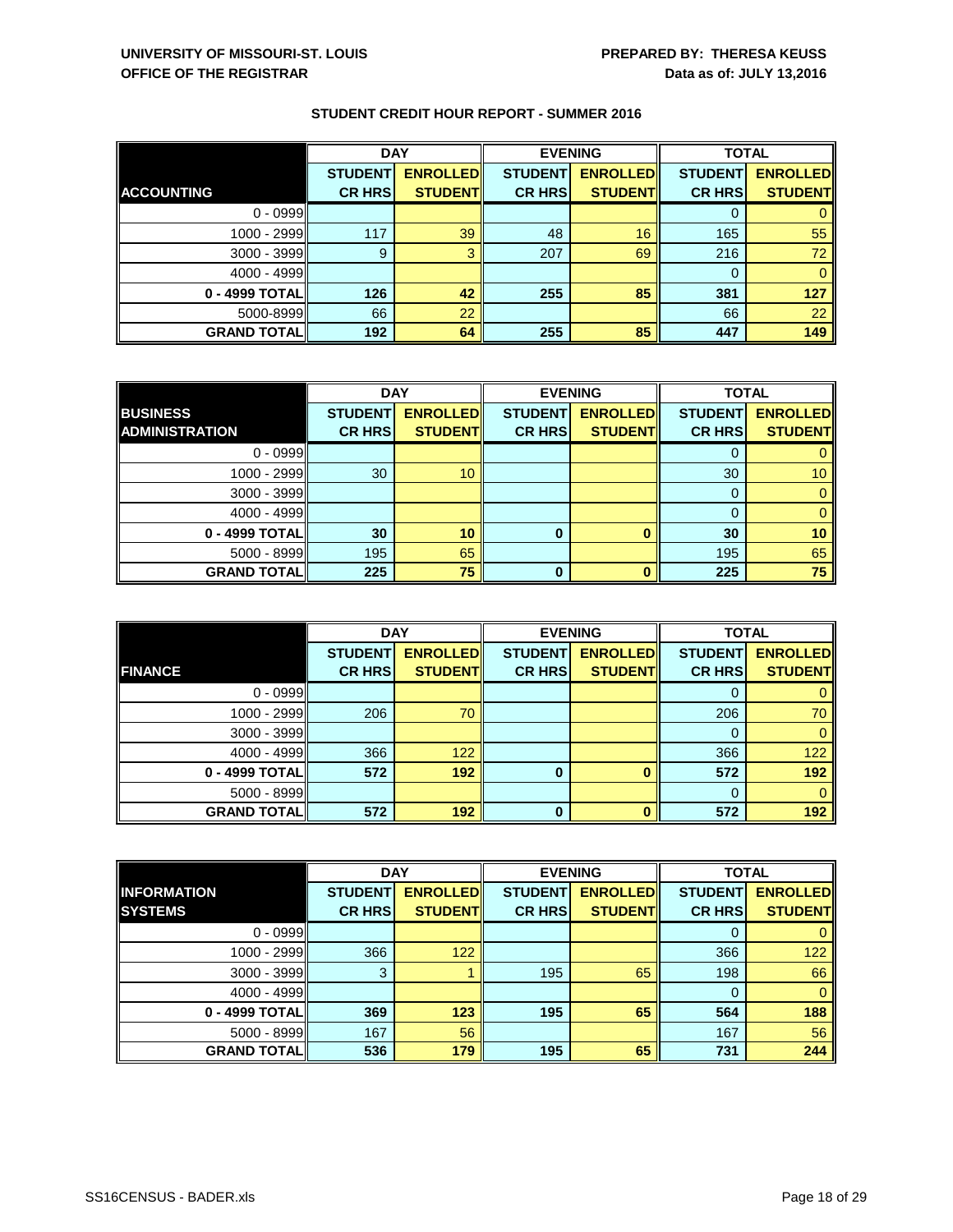| <b>LOGISTICS &amp;</b> | <b>DAY</b>     |                 |                | <b>EVENING</b>  | <b>TOTAL</b>   |                 |
|------------------------|----------------|-----------------|----------------|-----------------|----------------|-----------------|
| <b>OPERATIONS</b>      | <b>STUDENT</b> | <b>ENROLLED</b> | <b>STUDENT</b> | <b>ENROLLED</b> | <b>STUDENT</b> | <b>ENROLLED</b> |
| <b>MANAGEMENT</b>      | <b>CR HRS</b>  | <b>STUDENT</b>  | <b>CR HRS</b>  | <b>STUDENT</b>  | <b>CR HRS</b>  | <b>STUDENT</b>  |
| $0 - 0999$             |                |                 |                |                 |                |                 |
| 1000 - 2999            |                |                 |                |                 | 0              |                 |
| $3000 - 3999$          | 330            | 110             | 60             | 20              | 390            | 130             |
| 4000 - 4999            |                |                 | 21             |                 | 21             |                 |
| 0 - 4999 TOTAL         | 330            | 110             | 81             | 27              | 411            | 137             |
| $5000 - 8999$          | 202            | 68              |                |                 | 202            | 68              |
| <b>GRAND TOTAL</b>     | 532            | 178             | 81             | 27              | 613            | 205             |

|                    | <b>DAY</b>     |                 |                | <b>EVENING</b>  | <b>TOTAL</b>   |                 |
|--------------------|----------------|-----------------|----------------|-----------------|----------------|-----------------|
|                    | <b>STUDENT</b> | <b>ENROLLED</b> | <b>STUDENT</b> | <b>ENROLLED</b> | <b>STUDENT</b> | <b>ENROLLED</b> |
| <b>MANAGEMENT</b>  | <b>CR HRS</b>  | <b>STUDENT</b>  | <b>CR HRS</b>  | <b>STUDENT</b>  | <b>CR HRS</b>  | <b>STUDENT</b>  |
| $0 - 0999$         |                |                 |                |                 |                |                 |
| 1000 - 2999        |                |                 |                |                 | O              |                 |
| $3000 - 3999$      | 159            | 53              | 111            | 37              | 270            | 90              |
| 4000 - 4999        | 69             | 23              | 141            | 47              | 210            | 70              |
| 0 - 4999 TOTAL     | 228            | 76              | 252            | 84              | 480            | 160             |
| $5000 - 8999$      |                |                 |                |                 | 0              |                 |
| <b>GRAND TOTAL</b> | 228            | 76              | 252            | 84              | 480            | 160             |

|                      | <b>DAY</b>     |                 |                | <b>EVENING</b>  | <b>TOTAL</b>   |                 |
|----------------------|----------------|-----------------|----------------|-----------------|----------------|-----------------|
| <b>INTERNATIONAL</b> | <b>STUDENT</b> | <b>ENROLLED</b> | <b>STUDENT</b> | <b>ENROLLED</b> | <b>STUDENT</b> | <b>ENROLLED</b> |
| <b>BUSINESS</b>      | <b>CR HRS</b>  | <b>STUDENT</b>  | <b>CR HRS</b>  | <b>STUDENT</b>  | <b>CR HRS</b>  | <b>STUDENT</b>  |
| $0 - 0999$           |                |                 |                |                 | 0              |                 |
| 1000 - 2999          |                |                 |                |                 | 0              | 0               |
| 3000 - 3999          | 36             | 12              |                |                 | 36             | 12 <sup>2</sup> |
| 4000 - 4999          |                |                 | 3              |                 | 3              |                 |
| 0 - 4999 TOTAL       | 36             | 12              | 3              |                 | 39             | 13              |
| $5000 - 8999$        | 63             | 21              |                |                 | 63             | 21              |
| <b>GRAND TOTAL</b>   | 99             | 33              | 3              |                 | 102            | 34              |

|                      | <b>DAY</b>     |                 |                | <b>EVENING</b>  | <b>TOTAL</b>   |                 |
|----------------------|----------------|-----------------|----------------|-----------------|----------------|-----------------|
|                      | <b>STUDENT</b> | <b>ENROLLED</b> | <b>STUDENT</b> | <b>ENROLLED</b> | <b>STUDENT</b> | <b>ENROLLED</b> |
| <b>MARKETING</b>     | <b>CR HRS</b>  | <b>STUDENT</b>  | <b>CR HRS</b>  | <b>STUDENT</b>  | <b>CR HRS</b>  | <b>STUDENT</b>  |
| $0 - 0999$           |                |                 |                |                 | 0              | 0               |
| 1000 - 2999          |                |                 |                |                 | $\Omega$       | $\mathbf{0}$    |
| $3000 - 3999$        | 119            | 40              | 78             | 26              | 197            | 66              |
| 4000 - 4999          |                |                 |                |                 | 0              | $\mathbf{0}$    |
| 0 - 4999 TOTAL       | 119            | 40              | 78             | 26              | 197            | 66              |
| $5000 - 8999$        | 234            | 78              |                |                 | 234            | 78              |
| <b>GRAND TOTAL  </b> | 353            | 118             | 78             | 26              | 431            | 144             |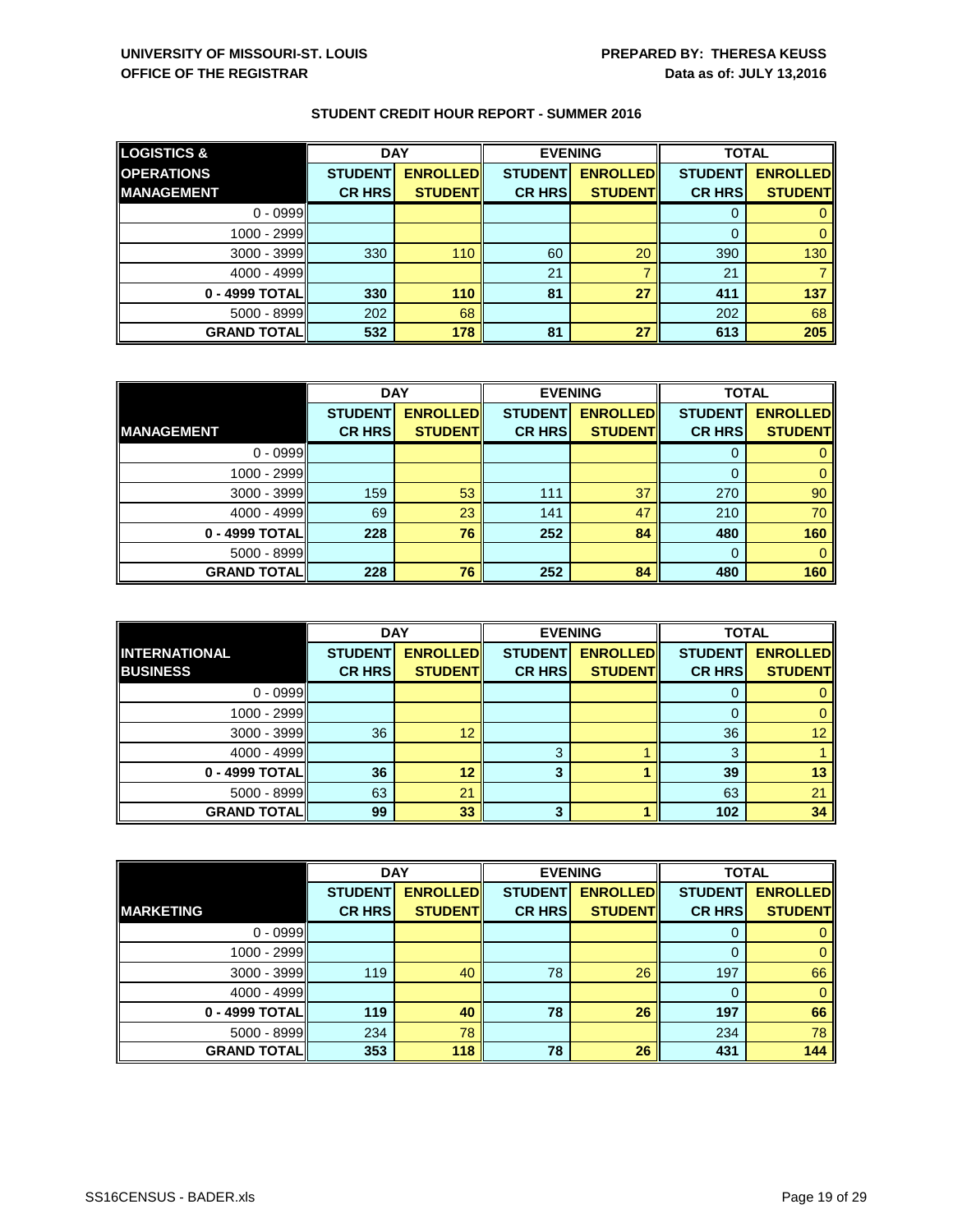|                    | <b>DAY</b>     |                 |                | <b>EVENING</b>  | <b>TOTAL</b>   |                 |
|--------------------|----------------|-----------------|----------------|-----------------|----------------|-----------------|
| <b>ADULT</b>       | <b>STUDENT</b> | <b>ENROLLED</b> | <b>STUDENT</b> | <b>ENROLLED</b> | <b>STUDENT</b> | <b>ENROLLED</b> |
| <b>EDUCATION</b>   | <b>CR HRS</b>  | <b>STUDENT</b>  | <b>CR HRS</b>  | <b>STUDENT</b>  | <b>CR HRS</b>  | <b>STUDENT</b>  |
| $0 - 0999$         |                |                 |                |                 |                |                 |
| 1000 - 2999        |                |                 |                |                 |                |                 |
| $3000 - 3999$      |                |                 |                |                 |                |                 |
| 4000 - 4999        |                |                 |                |                 | 0              |                 |
| 0 - 4999 TOTAL     |                |                 | 0              |                 | 0              |                 |
| $5000 - 8999$      | 33             | 10              |                |                 | 33             | 10 <sup>°</sup> |
| <b>GRAND TOTAL</b> | 33             | 10              | 0              |                 | 33             | 10              |

|                    | <b>DAY</b>     |                 |                | <b>EVENING</b>  | <b>TOTAL</b>   |                 |
|--------------------|----------------|-----------------|----------------|-----------------|----------------|-----------------|
| <b>COUNSELOR</b>   | <b>STUDENT</b> | <b>ENROLLED</b> | <b>STUDENT</b> | <b>ENROLLED</b> | <b>STUDENT</b> | <b>ENROLLED</b> |
| <b>EDUCATION</b>   | <b>CR HRS</b>  | <b>STUDENT</b>  | <b>CR HRS</b>  | <b>STUDENT</b>  | <b>CR HRS</b>  | <b>STUDENT</b>  |
| $0 - 0999$         |                |                 |                |                 | O              |                 |
| 1000 - 2999        |                |                 |                |                 | O              |                 |
| $3000 - 3999$      |                |                 |                |                 | 0              |                 |
| 4000 - 4999        |                |                 |                |                 | 0              |                 |
| 0 - 4999 TOTAL     |                |                 | 0              |                 | 0              |                 |
| $5000 - 8999$      | 552            | 188             |                |                 | 552            | 188             |
| <b>GRAND TOTAL</b> | 552            | 188             | $\Omega$       | n               | 552            | 188             |

|                        | <b>DAY</b>     |                 |                | <b>EVENING</b>  | <b>TOTAL</b>   |                 |
|------------------------|----------------|-----------------|----------------|-----------------|----------------|-----------------|
| <b>EARLY CHILDHOOD</b> | <b>STUDENT</b> | <b>ENROLLED</b> | <b>STUDENT</b> | <b>ENROLLED</b> | <b>STUDENT</b> | <b>ENROLLED</b> |
| <b>EDUCATION</b>       | <b>CR HRS</b>  | <b>STUDENT</b>  | <b>CR HRS</b>  | <b>STUDENT</b>  | <b>CR HRS</b>  | <b>STUDENT</b>  |
| $0 - 0999$             |                |                 |                |                 | 0              |                 |
| 1000 - 2999            |                |                 |                |                 | 0              |                 |
| $3000 - 3999$          | 27             | 18              |                |                 | 27             | 18              |
| 4000 - 4999            |                |                 |                |                 | 0              |                 |
| 0 - 4999 TOTAL         | 27             | 18              | 0              | ŋ               | 27             | 18              |
| $5000 - 8999$          | 24             | 8               |                |                 | 24             | 8               |
| <b>GRAND TOTAL</b>     | 51             | 26              | 0              |                 | 51             | 26              |

|                      | <b>DAY</b>     |                 |                | <b>EVENING</b>  | <b>TOTAL</b>   |                 |
|----------------------|----------------|-----------------|----------------|-----------------|----------------|-----------------|
|                      | <b>STUDENT</b> | <b>ENROLLED</b> | <b>STUDENT</b> | <b>ENROLLED</b> | <b>STUDENT</b> | <b>ENROLLED</b> |
| <b>EDUCATION</b>     | <b>CR HRS</b>  | <b>STUDENT</b>  | <b>CR HRS</b>  | <b>STUDENT</b>  | <b>CR HRS</b>  | <b>STUDENT</b>  |
| $0 - 0999$           |                |                 |                |                 | 0              |                 |
| 1000 - 2999          |                |                 |                |                 | 0              | 0               |
| $3000 - 3999$        |                |                 |                |                 | 0              | 0               |
| $4000 - 4999$        | 57             | 12              |                |                 | 57             | 12 <sub>2</sub> |
| 0 - 4999 TOTAL       | 57             | 12              | $\bf{0}$       |                 | 57             | 12              |
| $5000 - 8999$        | 323            | 159             |                |                 | 323            | 159             |
| <b>GRAND TOTAL  </b> | 380            | 171             | $\bf{0}$       |                 | 380            | 171             |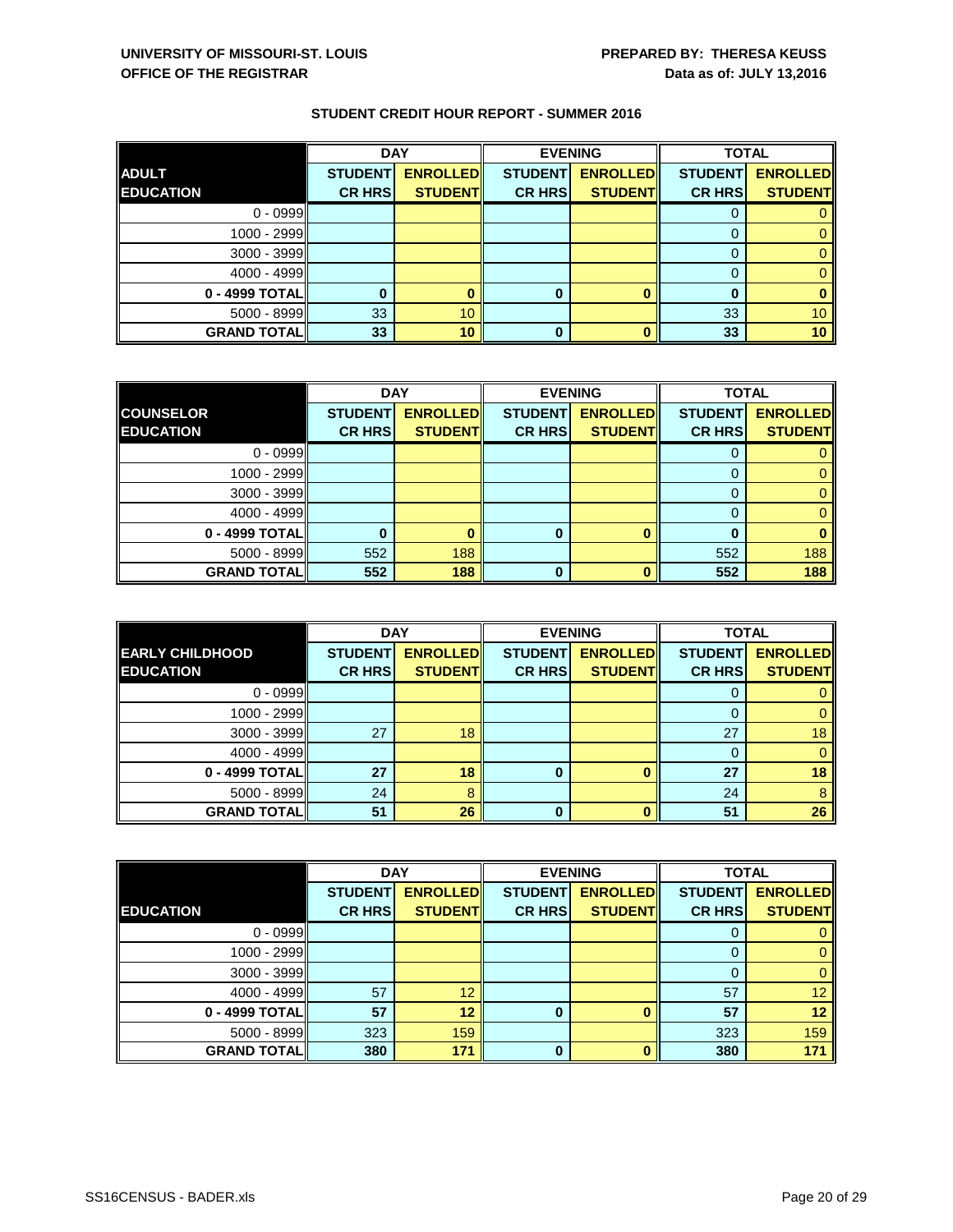|                       | <b>DAY</b>     |                 |                | <b>EVENING</b>  | <b>TOTAL</b>   |                 |
|-----------------------|----------------|-----------------|----------------|-----------------|----------------|-----------------|
| <b>EDUCATIONAL</b>    | <b>STUDENT</b> | <b>ENROLLED</b> | <b>STUDENT</b> | <b>ENROLLED</b> | <b>STUDENT</b> | <b>ENROLLED</b> |
| <b>ADMINISTRATION</b> | <b>CR HRS</b>  | <b>STUDENT</b>  | <b>CR HRS</b>  | <b>STUDENT</b>  | <b>CR HRS</b>  | <b>STUDENT</b>  |
| $0 - 0999$            |                |                 |                |                 |                |                 |
| 1000 - 2999           |                |                 |                |                 |                |                 |
| $3000 - 3999$         |                |                 |                |                 |                |                 |
| 4000 - 4999           |                |                 |                |                 |                |                 |
| 0 - 4999 TOTAL        |                |                 | 0              |                 | 0              |                 |
| $5000 - 8999$         | 120            | 39              |                |                 | 120            | 39              |
| <b>GRAND TOTAL</b>    | 120            | 39              | 0              |                 | 120            | 39              |

|                    | <b>DAY</b>     |                 |                | <b>EVENING</b>  | <b>TOTAL</b>   |                 |
|--------------------|----------------|-----------------|----------------|-----------------|----------------|-----------------|
| <b>EDUCATIONAL</b> | <b>STUDENT</b> | <b>ENROLLED</b> | <b>STUDENT</b> | <b>ENROLLED</b> | <b>STUDENT</b> | <b>ENROLLED</b> |
| <b>FOUNDATIONS</b> | <b>CR HRS</b>  | <b>STUDENT</b>  | <b>CR HRS</b>  | <b>STUDENT</b>  | <b>CR HRS</b>  | <b>STUDENT</b>  |
| $0 - 0999$         |                |                 |                |                 |                |                 |
| 1000 - 2999        |                |                 |                |                 | O              |                 |
| $3000 - 3999$      |                |                 |                |                 | 0              |                 |
| 4000 - 4999        |                |                 |                |                 | 0              |                 |
| 0 - 4999 TOTAL     |                |                 | 0              |                 | 0              |                 |
| $5000 - 8999$      | 27             | 9               |                |                 | 27             |                 |
| <b>GRAND TOTAL</b> | 27             | $\mathbf Q$     | U              |                 | 27             | $\mathbf o$     |

|                    | <b>DAY</b>     |                 |                | <b>EVENING</b>  | <b>TOTAL</b>   |                 |
|--------------------|----------------|-----------------|----------------|-----------------|----------------|-----------------|
| <b>EDUCATIONAL</b> | <b>STUDENT</b> | <b>ENROLLED</b> | <b>STUDENT</b> | <b>ENROLLED</b> | <b>STUDENT</b> | <b>ENROLLED</b> |
| <b>PSYCHOLOGY</b>  | <b>CR HRS</b>  | <b>STUDENT</b>  | <b>CR HRS</b>  | <b>STUDENT</b>  | <b>CR HRS</b>  | <b>STUDENT</b>  |
| $0 - 0999$         |                |                 |                |                 | 0              |                 |
| 1000 - 2999        | 30             | 10              |                |                 | 30             | 10              |
| 3000 - 3999        | 36             | 12              |                |                 | 36             | 12 <sub>2</sub> |
| 4000 - 4999        |                |                 |                |                 | 0              | $\overline{0}$  |
| 0 - 4999 TOTAL     | 66             | 22              | $\bf{0}$       | ŋ               | 66             | 22              |
| $5000 - 8999$      | 201            | 67              |                |                 | 201            | 67              |
| <b>GRAND TOTAL</b> | 267            | 89              | 0              |                 | 267            | 89              |

|                    | <b>DAY</b>     |                 |                | <b>EVENING</b>  | <b>TOTAL</b>   |                 |
|--------------------|----------------|-----------------|----------------|-----------------|----------------|-----------------|
| <b>EDUCATIONAL</b> | <b>STUDENT</b> | <b>ENROLLED</b> | <b>STUDENT</b> | <b>ENROLLED</b> | <b>STUDENT</b> | <b>ENROLLED</b> |
| <b>RESEARCH</b>    | <b>CR HRS</b>  | <b>STUDENT</b>  | <b>CR HRS</b>  | <b>STUDENT</b>  | <b>CR HRS</b>  | <b>STUDENT</b>  |
| $0 - 0999$         |                |                 |                |                 | O              |                 |
| 1000 - 2999        |                |                 |                |                 | O              |                 |
| $3000 - 3999$      |                |                 |                |                 | $\Omega$       |                 |
| 4000 - 4999        |                |                 |                |                 |                |                 |
| 0 - 4999 TOTAL     |                |                 | 0              |                 | 0              |                 |
| 5000 - 8999        | 102            | 34              |                |                 | 102            | 34              |
| <b>GRAND TOTAL</b> | 102            | 34              | $\bf{0}$       |                 | 102            | 34              |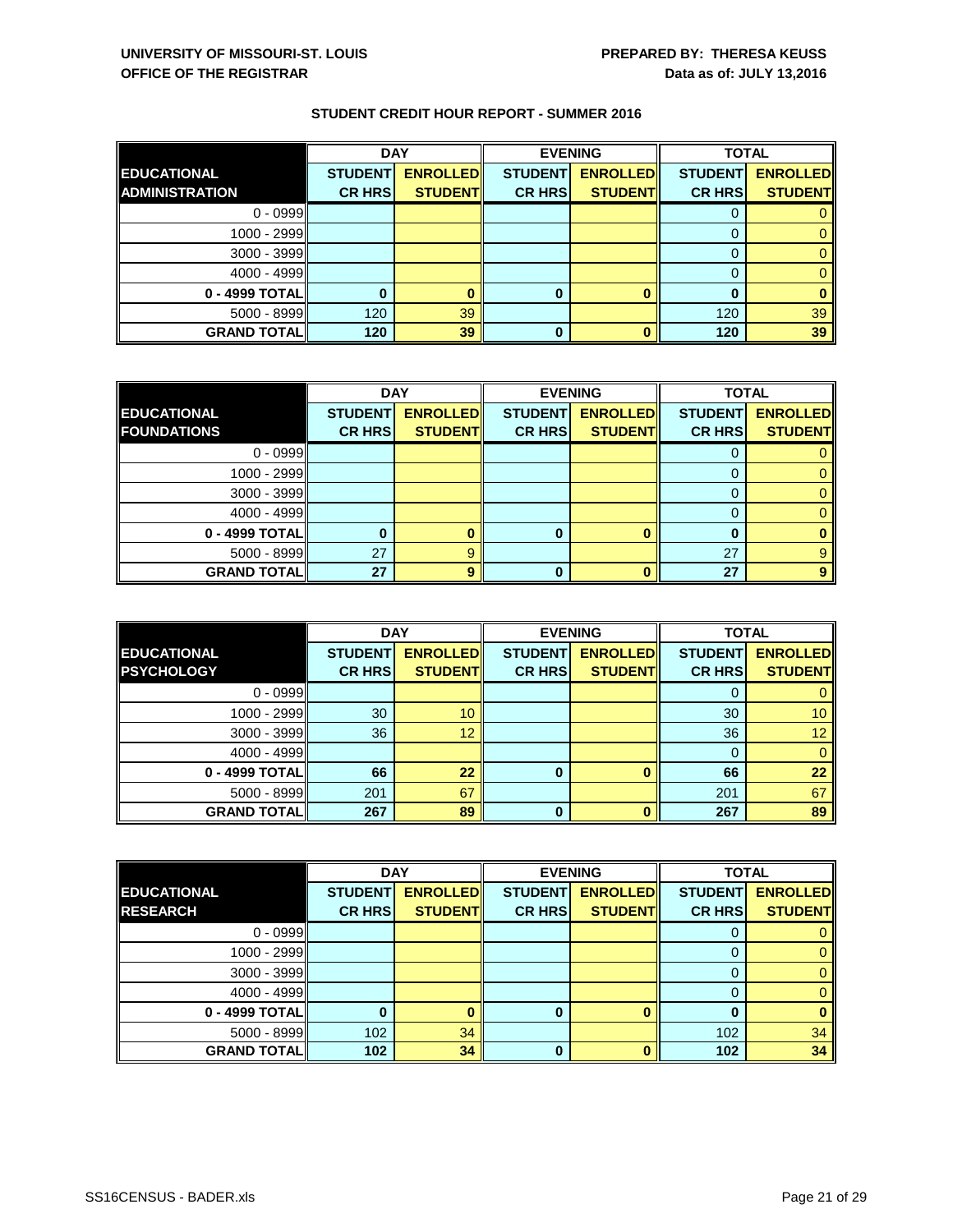|                    | <b>DAY</b>     |                 | <b>EVENING</b> |                 | <b>TOTAL</b>   |                 |
|--------------------|----------------|-----------------|----------------|-----------------|----------------|-----------------|
| <b>EDUCATIONAL</b> | <b>STUDENT</b> | <b>ENROLLED</b> | <b>STUDENT</b> | <b>ENROLLED</b> | <b>STUDENT</b> | <b>ENROLLED</b> |
| <b>TECHNOLOGY</b>  | <b>CR HRS</b>  | <b>STUDENT</b>  | <b>CR HRS</b>  | <b>STUDENT</b>  | <b>CR HRS</b>  | <b>STUDENT</b>  |
| $0 - 0999$         |                |                 |                |                 | υ              |                 |
| 1000 - 2999        |                |                 |                |                 | O              |                 |
| $3000 - 3999$      | 16             | 16              |                |                 | 16             | 16              |
| 4000 - 4999        | 33             | 11              |                |                 | 33             |                 |
| 0 - 4999 TOTAL     | 49             | 27              | 0              |                 | 49             | 27              |
| $5000 - 8999$      | 36             | 12              |                |                 | 36             | 12              |
| <b>GRAND TOTAL</b> | 85             | 39              | $\bf{0}$       |                 | 85             | 39              |

|                    | <b>DAY</b>     |                 |                | <b>EVENING</b>  | <b>TOTAL</b>   |                 |
|--------------------|----------------|-----------------|----------------|-----------------|----------------|-----------------|
| <b>ELEMENTARY</b>  | <b>STUDENT</b> | <b>ENROLLED</b> | <b>STUDENT</b> | <b>ENROLLED</b> | <b>STUDENT</b> | <b>ENROLLED</b> |
| <b>EDUCATION</b>   | <b>CR HRS</b>  | <b>STUDENT</b>  | <b>CR HRS</b>  | <b>STUDENT</b>  | <b>CR HRS</b>  | <b>STUDENT</b>  |
| $0 - 0999$         |                |                 |                |                 |                |                 |
| 1000 - 2999        |                |                 |                |                 |                |                 |
| $3000 - 3999$      |                |                 |                |                 | 0              |                 |
| 4000 - 4999        | 138            | 46              | 51             | 17              | 189            | 63              |
| 0 - 4999 TOTAL     | 138            | 46              | 51             | 17              | 189            | 63              |
| $5000 - 8999$      | 85             | 29              |                |                 | 85             | 29              |
| <b>GRAND TOTAL</b> | 223            | 75              | 51             | 17              | 274            | 92              |

|                             | <b>DAY</b>     |                 | <b>EVENING</b> |                 | <b>TOTAL</b>   |                 |
|-----------------------------|----------------|-----------------|----------------|-----------------|----------------|-----------------|
|                             | <b>STUDENT</b> | <b>ENROLLED</b> | <b>STUDENT</b> | <b>ENROLLED</b> | <b>STUDENT</b> | <b>ENROLLED</b> |
| <b>HEALTH &amp; PHYS ED</b> | <b>CR HRS</b>  | <b>STUDENT</b>  | <b>CR HRS</b>  | <b>STUDENT</b>  | <b>CR HRS</b>  | <b>STUDENT</b>  |
| $0 - 0999$                  |                |                 |                |                 |                |                 |
| 1000 - 2999                 |                |                 |                |                 |                |                 |
| $3000 - 3999$               |                |                 |                |                 |                |                 |
| 4000 - 4999                 |                |                 |                |                 |                |                 |
| 0 - 4999 TOTAL              |                |                 | $\bf{0}$       |                 |                | 0               |
| $5000 - 8999$               |                |                 |                |                 |                |                 |
| <b>GRAND TOTALI</b>         |                |                 | 0              |                 |                | 0               |

|                         | <b>DAY</b>     |                 |                | <b>EVENING</b>  | <b>TOTAL</b>   |                 |
|-------------------------|----------------|-----------------|----------------|-----------------|----------------|-----------------|
|                         | <b>STUDENT</b> | <b>ENROLLED</b> | <b>STUDENT</b> | <b>ENROLLED</b> | <b>STUDENT</b> | <b>ENROLLED</b> |
| <b>HIGHER EDUCATION</b> | <b>CR HRS</b>  | <b>STUDENT</b>  | <b>CR HRS</b>  | <b>STUDENT</b>  | <b>CR HRS</b>  | <b>STUDENT</b>  |
| $0 - 0999$              |                |                 |                |                 |                |                 |
| 1000 - 2999             |                |                 |                |                 |                | 0               |
| $3000 - 3999$           |                |                 |                |                 |                | $\overline{0}$  |
| 4000 - 4999             |                |                 |                |                 |                | $\mathbf{0}$    |
| 0 - 4999 TOTAL          |                |                 | 0              |                 |                | $\bf{0}$        |
| $5000 - 8999$           | 114            | 38              |                |                 | 114            | 38              |
| <b>GRAND TOTALI</b>     | 114            | 38              | $\Omega$       |                 | 114            | 38              |

|                          | <b>DAY</b>      |                 | <b>EVENING</b> |                 | <b>TOTAL</b>                      |                |
|--------------------------|-----------------|-----------------|----------------|-----------------|-----------------------------------|----------------|
|                          | <b>STUDENTI</b> | <b>ENROLLED</b> |                |                 | STUDENT ENROLLED STUDENT ENROLLED |                |
| <b>IMIDDLE EDUCATION</b> | <b>CR HRSI</b>  | <b>STUDENTI</b> | <b>CR HRSI</b> | <b>STUDENTI</b> | <b>CR HRSI</b>                    | <b>STUDENT</b> |
| 0 - 0999                 |                 |                 |                |                 |                                   |                |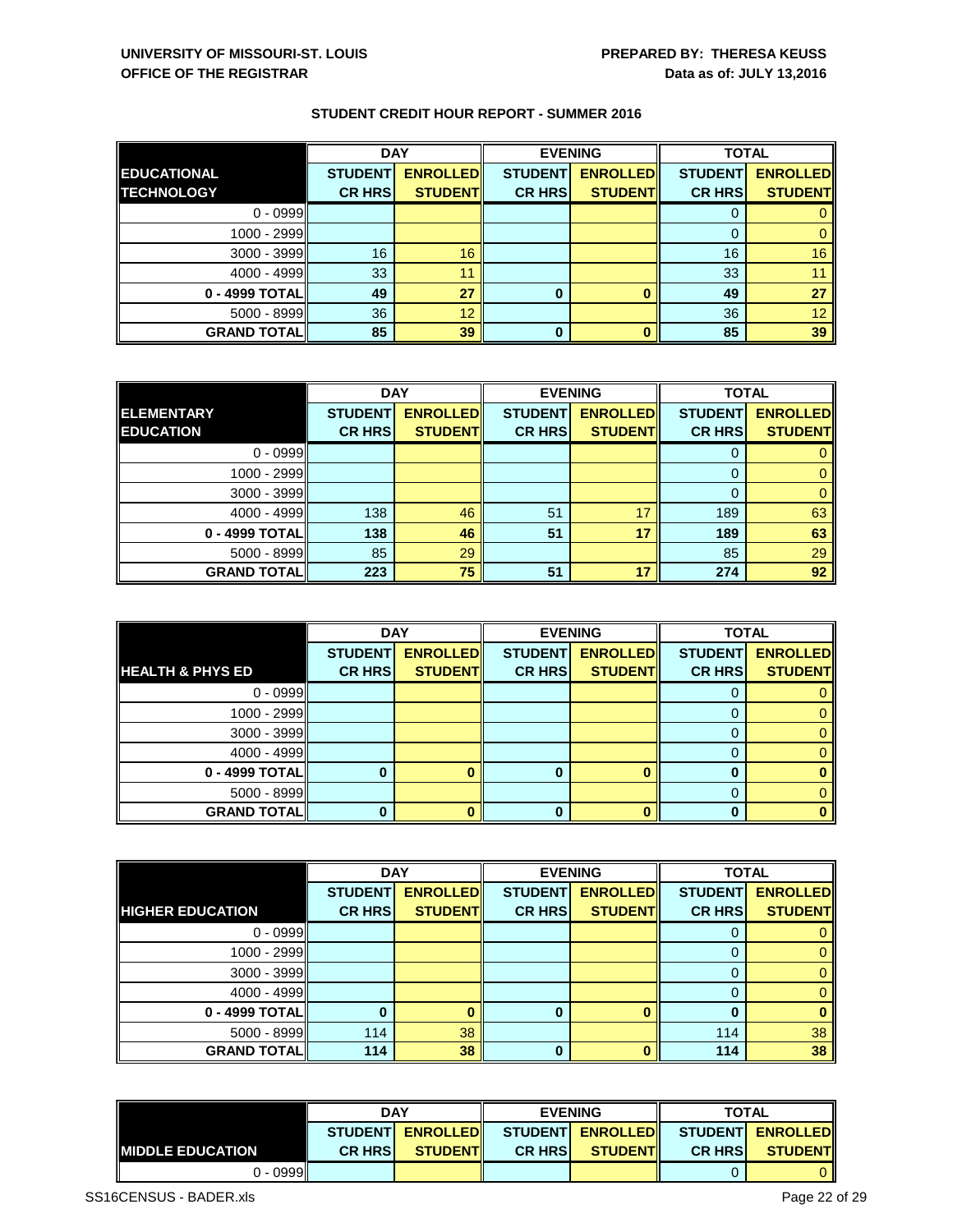| $1000 - 2999$      |  |  |  |
|--------------------|--|--|--|
| $3000 - 3999$      |  |  |  |
| $4000 - 4999$      |  |  |  |
| $0 - 4999$ TOTAL   |  |  |  |
| $5000 - 8999$      |  |  |  |
| <b>GRAND TOTAL</b> |  |  |  |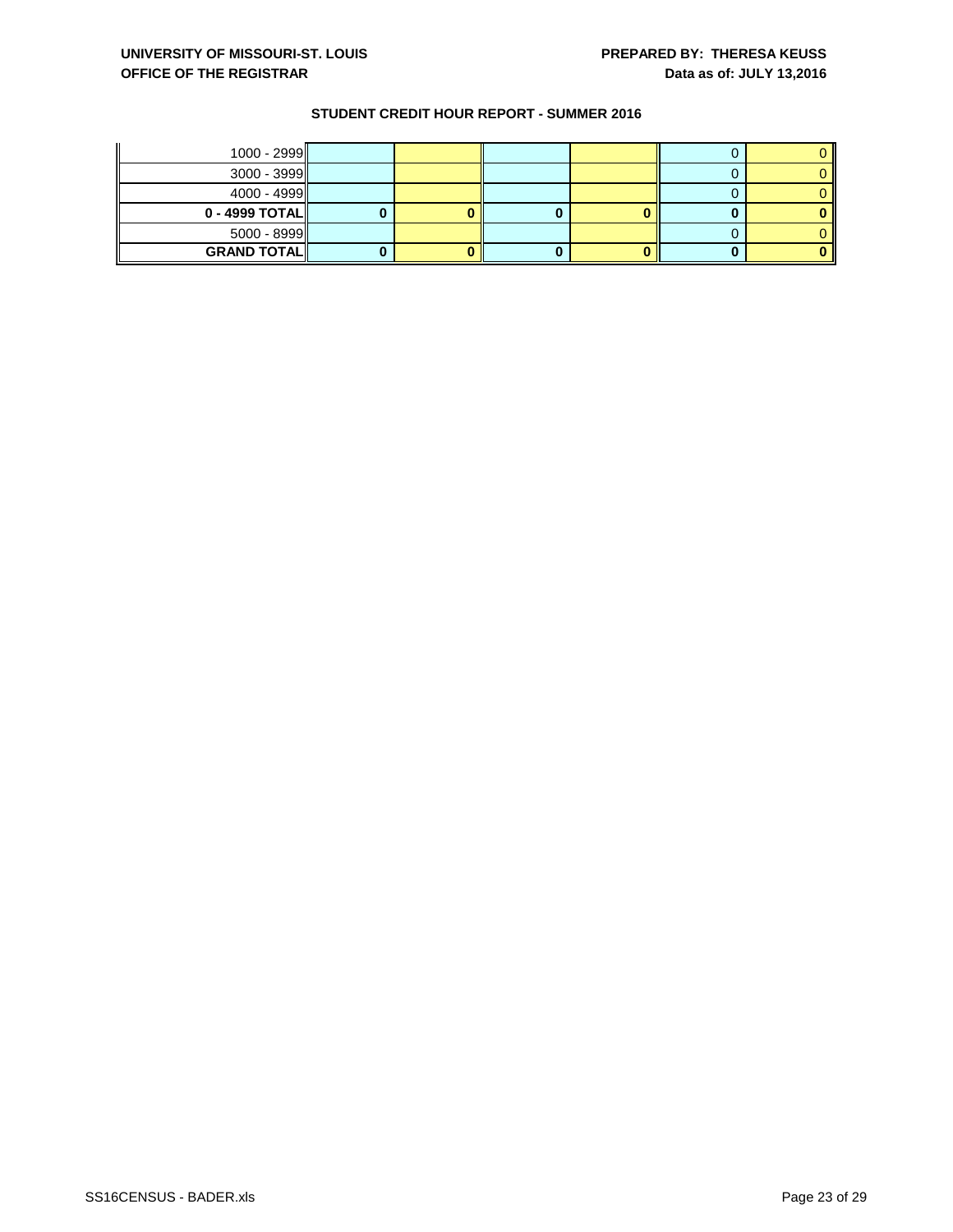|                    | <b>DAY</b>     |                 |                | <b>EVENING</b>  | <b>TOTAL</b>   |                 |
|--------------------|----------------|-----------------|----------------|-----------------|----------------|-----------------|
| <b>PHYSICAL</b>    | <b>STUDENT</b> | <b>ENROLLED</b> | <b>STUDENT</b> | <b>ENROLLED</b> | <b>STUDENT</b> | <b>ENROLLED</b> |
| <b>EDUCATION</b>   | <b>CR HRS</b>  | <b>STUDENT</b>  | <b>CR HRS</b>  | <b>STUDENT</b>  | <b>CR HRS</b>  | <b>STUDENT</b>  |
| $0 - 0999$         |                |                 |                |                 |                |                 |
| 1000 - 2999        |                |                 |                |                 |                |                 |
| $3000 - 3999$      | 244            | 62              |                |                 | 244            | 62              |
| 4000 - 4999        |                |                 |                |                 | $\Omega$       |                 |
| 0 - 4999 TOTAL     | 244            | 62              | 0              |                 | 244            | 62              |
| $5000 - 8999$      |                |                 |                |                 | $\Omega$       |                 |
| <b>GRAND TOTAL</b> | 244            | 62              | 0              |                 | 244            | 62              |

|                    | <b>DAY</b>     |                 |                | <b>EVENING</b>  | <b>TOTAL</b>   |                 |
|--------------------|----------------|-----------------|----------------|-----------------|----------------|-----------------|
| <b>SECONDARY</b>   | <b>STUDENT</b> | <b>ENROLLED</b> | <b>STUDENT</b> | <b>ENROLLED</b> | <b>STUDENT</b> | <b>ENROLLED</b> |
| <b>EDUCATION</b>   | <b>CR HRS</b>  | <b>STUDENT</b>  | <b>CR HRS</b>  | <b>STUDENT</b>  | <b>CR HRS</b>  | <b>STUDENT</b>  |
| $0 - 0999$         |                |                 |                |                 |                |                 |
| 1000 - 2999        |                |                 |                |                 |                |                 |
| $3000 - 3999$      |                |                 |                |                 |                |                 |
| 4000 - 4999        |                |                 |                |                 |                |                 |
| 0 - 4999 TOTAL     |                |                 | 0              |                 | 0              |                 |
| $5000 - 8999$      | 30             | 10              |                |                 | 30             | 10 <sup>°</sup> |
| <b>GRAND TOTAL</b> | 30             | 10              | 0              |                 | 30             | 10 <sup>1</sup> |

|                    | <b>DAY</b>     |                 |                | <b>EVENING</b>  | <b>TOTAL</b>   |                 |
|--------------------|----------------|-----------------|----------------|-----------------|----------------|-----------------|
| <b>SPECIAL</b>     | <b>STUDENT</b> | <b>ENROLLED</b> | <b>STUDENT</b> | <b>ENROLLED</b> | <b>STUDENT</b> | <b>ENROLLED</b> |
| <b>EDUCATION</b>   | <b>CR HRS</b>  | <b>STUDENT</b>  | <b>CR HRS</b>  | <b>STUDENT</b>  | <b>CR HRS</b>  | <b>STUDENT</b>  |
| $0 - 0999$         |                |                 |                |                 | 0              |                 |
| 1000 - 2999        |                |                 |                |                 | 0              | 0               |
| $3000 - 3999$      | 138            | 46              |                |                 | 138            | 46              |
| 4000 - 4999        | 48             | 16              |                |                 | 48             | 16              |
| 0 - 4999 TOTAL     | 186            | 62              | 0              | ŋ               | 186            | 62              |
| $5000 - 8999$      | 261            | 87              |                |                 | 261            | 87              |
| <b>GRAND TOTAL</b> | 447            | 149             | 0              | Λ               | 447            | 149             |

|                      | <b>DAY</b>     |                 | <b>EVENING</b> |                 | <b>TOTAL</b>   |                 |
|----------------------|----------------|-----------------|----------------|-----------------|----------------|-----------------|
| <b>TEACHER</b>       | <b>STUDENT</b> | <b>ENROLLED</b> | <b>STUDENT</b> | <b>ENROLLED</b> | <b>STUDENT</b> | <b>ENROLLED</b> |
| <b>EDUCATION</b>     | <b>CR HRS</b>  | <b>STUDENT</b>  | <b>CR HRS</b>  | <b>STUDENT</b>  | <b>CR HRS</b>  | <b>STUDENT</b>  |
| $0 - 0999$           |                |                 |                |                 | 0              |                 |
| 1000 - 2999          | 48             | 16              |                |                 | 48             | 16              |
| $3000 - 3999$        | 117            | 39              | 14             |                 | 131            | 46              |
| $4000 - 4999$        | 81             | 27              |                |                 | 81             | 27              |
| 0 - 4999 TOTAL       | 246            | 82              | 14             |                 | 260            | 89              |
| $5000 - 8999$        | 374            | 121             |                |                 | 374            | 121             |
| <b>GRAND TOTAL  </b> | 620            | 203             | 14             |                 | 634            | 210             |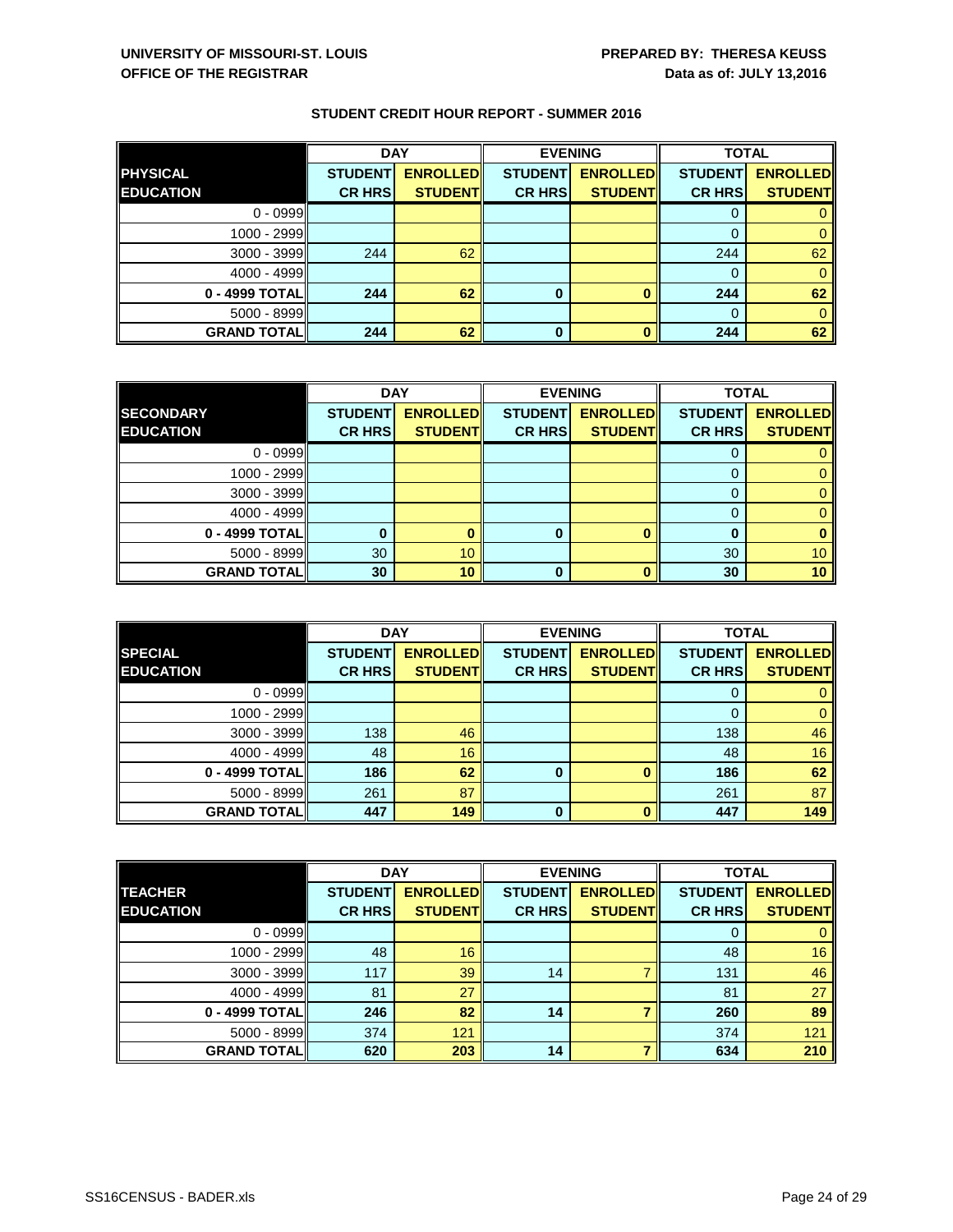|                           | <b>DAY</b>     |                 |                | <b>EVENING</b>  | <b>TOTAL</b>   |                 |
|---------------------------|----------------|-----------------|----------------|-----------------|----------------|-----------------|
| <b>TOTAL COLLEGE OF</b>   | <b>STUDENT</b> | <b>ENROLLED</b> | <b>STUDENT</b> | <b>ENROLLED</b> | <b>STUDENT</b> | <b>ENROLLED</b> |
| <b>ARTS &amp; SCIENCE</b> | <b>CR HRS</b>  | <b>STUDENT</b>  | <b>CR HRS</b>  | <b>STUDENT</b>  | <b>CR HRS</b>  | <b>STUDENT</b>  |
| $0 - 0999$                |                |                 |                |                 |                |                 |
| 1000 - 2999               | 4,952          | 1,510           | 1,356          | 433             | 6,308          | 1,943           |
| $3000 - 3999$             | 2,011          | 675             | 171            | 57              | 2,182          | 732             |
| 4000 - 4999               | 372            | 136             | 162            | 54              | 534            | 190             |
| 0 - 4999 TOTAL            | 7,335          | 2,321           | 1,689          | 544             | 9,024          | 2,865           |
| $5000 - 8999$             | 541            | 245             | 0              |                 | 541            | 245             |
| <b>GRAND TOTAL</b>        | 7,876          | 2,566           | 1,689          | 544             | 9,565          | 3,110           |

|                                | <b>DAY</b>     |                 | <b>EVENING</b> |                 | <b>TOTAL</b>   |                 |
|--------------------------------|----------------|-----------------|----------------|-----------------|----------------|-----------------|
| <b>TOTAL COLLEGE OF</b>        | <b>STUDENT</b> | <b>ENROLLED</b> | <b>STUDENT</b> | <b>ENROLLED</b> | <b>STUDENT</b> | <b>ENROLLED</b> |
| <b>BUSINESS ADMINISTRATION</b> | <b>CR HRS</b>  | <b>STUDENT</b>  | <b>CR HRS</b>  | <b>STUDENT</b>  | <b>CR HRS</b>  | <b>STUDENT</b>  |
| $0 - 0999$                     |                |                 | 0              |                 |                |                 |
| 1000 - 2999                    | 719            | 241             | 48             | 16              | 767            | 257             |
| $3000 - 3999$                  | 656            | 219             | 651            | 217             | 1,307          | 436             |
| $4000 - 4999$                  | 435            | 145             | 165            | 55              | 600            | 200             |
| 0 - 4999 TOTAL                 | 1,810          | 605             | 864            | 288             | 2,674          | 893             |
| $5000 - 8999$                  | 927            | 310             | 0              |                 | 927            | 310             |
| <b>GRAND TOTAL</b>             | 2,737          | 915             | 864            | 288             | 3,601          | 1,203           |

|                         | <b>DAY</b>     |                 |                | <b>EVENING</b>  |                | <b>TOTAL</b>    |  |
|-------------------------|----------------|-----------------|----------------|-----------------|----------------|-----------------|--|
| <b>TOTAL COLLEGE OF</b> | <b>STUDENT</b> | <b>ENROLLED</b> | <b>STUDENT</b> | <b>ENROLLED</b> | <b>STUDENT</b> | <b>ENROLLED</b> |  |
| <b>EDUCATION</b>        | <b>CR HRS</b>  | <b>STUDENT</b>  | <b>CR HRS</b>  | <b>STUDENT</b>  | <b>CR HRS</b>  | <b>STUDENT</b>  |  |
| $0 - 0999$              |                |                 | 0              |                 |                |                 |  |
| 1000 - 2999             | 78             | 26              | 0              |                 | 78             | 26              |  |
| $3000 - 3999$           | 578            | 193             | 14             |                 | 592            | 200             |  |
| $4000 - 4999$           | 357            | 112             | 51             | 17              | 408            | 129             |  |
| 0 - 4999 TOTAL          | 1,013          | 331             | 65             | 24              | 1,078          | 355             |  |
| $5000 - 8999$           | 2,282          | 811             | 0              |                 | 2,282          | 811             |  |
| <b>GRAND TOTAL</b>      | 3,295          | 1,142           | 65             | 24              | 3,360          | 1,166           |  |

|                              | <b>DAY</b>     |                 | <b>EVENING</b> |                 | <b>TOTAL</b>   |                 |
|------------------------------|----------------|-----------------|----------------|-----------------|----------------|-----------------|
| <b>TOTAL COLLEGE OF</b>      | <b>STUDENT</b> | <b>ENROLLED</b> | <b>STUDENT</b> | <b>ENROLLED</b> | <b>STUDENT</b> | <b>ENROLLED</b> |
| <b>FINE ARTS &amp; COMM.</b> | <b>CR HRS</b>  | <b>STUDENT</b>  | <b>CR HRS</b>  | <b>STUDENT</b>  | <b>CR HRS</b>  | <b>STUDENT</b>  |
| $0 - 0999$                   |                |                 | 0              |                 | O              |                 |
| 1000 - 2999                  | 1,091          | 364             | 0              |                 | 1,091          | 364             |
| $3000 - 3999$                | 617            | 206             | 0              |                 | 617            | 206             |
| 4000 - 4999                  | 111            | 29              | 0              |                 | 111            | 29              |
| 0 - 4999 TOTAL               | 1,819          | 599             | 0              |                 | 1,819          | 599             |
| $5000 - 8999$                | 24             | 8               | 0              |                 | 24             | 8               |
| <b>GRAND TOTAL  </b>         | 1,843          | 607             | 0              |                 | 1,843          | 607             |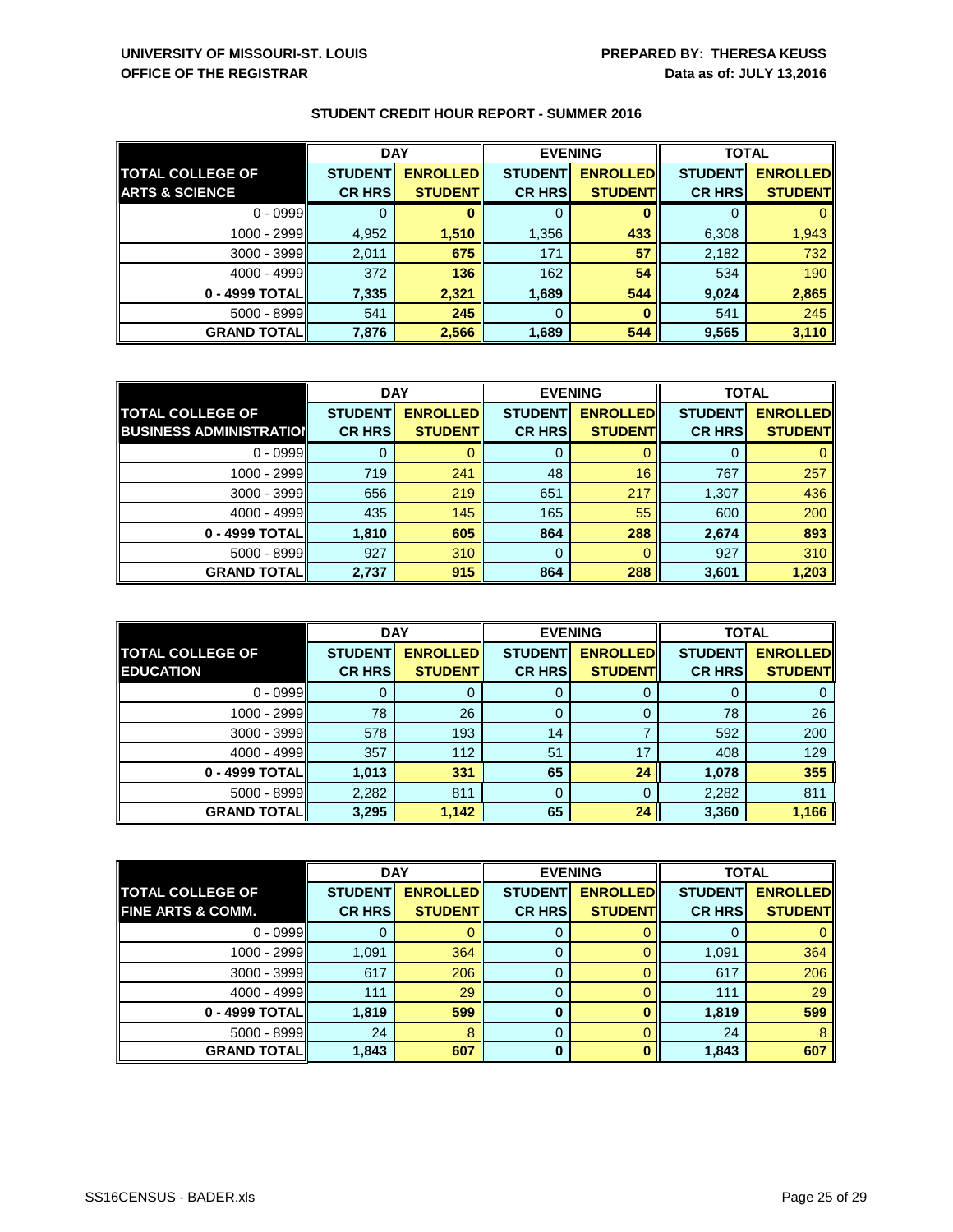|                             | <b>DAY</b>     |                 | <b>EVENING</b> |                 | <b>TOTAL</b>   |                 |
|-----------------------------|----------------|-----------------|----------------|-----------------|----------------|-----------------|
| UMSL/WU ENGINEERING         | <b>STUDENT</b> | <b>ENROLLED</b> | <b>STUDENT</b> | <b>ENROLLED</b> | <b>STUDENT</b> | <b>ENROLLED</b> |
| <b>PRE-ENGINEERING INC</b>  | <b>CR HRS</b>  | <b>STUDENT</b>  | <b>CR HRS</b>  | <b>STUDENT</b>  | <b>CR HRS</b>  | <b>STUDENT</b>  |
| 0 - 0999 Pre-Engineering    |                |                 |                |                 |                |                 |
| 1000 - 2999 Pre-Engineering |                |                 | 129            | 43              | 129            | 43              |
| $0 - 0999$                  |                |                 |                |                 | $\Omega$       |                 |
| 1000 - 2999                 |                |                 |                |                 | $\Omega$       |                 |
| $3000 - 3999$               | 18             | 6               | 51             | 17              | 69             | 23              |
| 4000 - 4999                 | 112            | 30              | 126            | 70              | 238            | 100             |
| 0 - 4999 TOTAL              | 130            | 36              | 306            | 130             | 436            | 166             |
| $5000 - 8999$               |                |                 |                |                 | $\Omega$       |                 |
| <b>GRAND TOTAL</b>          | 130            | 36              | 306            | 130             | 436            | 166             |

|                         | <b>DAY</b>     |                 |                | <b>EVENING</b>  | <b>TOTAL</b>   |                 |
|-------------------------|----------------|-----------------|----------------|-----------------|----------------|-----------------|
| <b>TOTAL COLLEGE OF</b> | <b>STUDENT</b> | <b>ENROLLED</b> | <b>STUDENT</b> | <b>ENROLLED</b> | <b>STUDENT</b> | <b>ENROLLED</b> |
| <b>NURSING</b>          | <b>CR HRS</b>  | <b>STUDENT</b>  | <b>CR HRS</b>  | <b>STUDENT</b>  | <b>CR HRS</b>  | <b>STUDENT</b>  |
| $0 - 0999$              |                |                 |                |                 |                |                 |
| 1000 - 2999             |                |                 |                |                 |                |                 |
| $3000 - 3999$           | 573            | 115             | 409            | 137             | 982            | 252             |
| 4000 - 4999             | 902            | 268             | 149            | 36              | 1,051          | 304             |
| 0 - 4999 TOTAL          | 1,475          | 383             | 558            | 173             | 2,033          | 556             |
| 5000 - 8999             | 1,052          | 298             |                |                 | 1,052          | 298             |
| <b>GRAND TOTAL</b>      | 2,527          | 681             | 558            | 173             | 3,085          | 854             |

|                         |                | <b>DAY</b>      |                | <b>EVENING</b>  | <b>TOTAL</b>   |                 |
|-------------------------|----------------|-----------------|----------------|-----------------|----------------|-----------------|
| <b>TOTAL COLLEGE OF</b> | <b>STUDENT</b> | <b>ENROLLED</b> | <b>STUDENT</b> | <b>ENROLLED</b> | <b>STUDENT</b> | <b>ENROLLED</b> |
| <b>OPTOMETRY</b>        | <b>CR HRS</b>  | <b>STUDENT</b>  | <b>CR HRS</b>  | <b>STUDENT</b>  | <b>CR HRS</b>  | <b>STUDENT</b>  |
| $0 - 0999$              |                |                 |                |                 | $\Omega$       | 0               |
| 1000 - 2999             |                |                 |                |                 | $\mathbf 0$    | $\mathbf 0$     |
| 3000 - 3999             |                |                 |                |                 | $\Omega$       | 0               |
| 4000 - 4999             |                |                 |                |                 | $\Omega$       | $\mathbf 0$     |
| 0 - 4999 TOTAL          | $\bf{0}$       | $\bf{0}$        | $\mathbf 0$    | $\bf{0}$        | $\bf{0}$       | $\bf{0}$        |
| 5000 - 8999             | 1,075          | 269             |                |                 | 1,075          | 269             |
| <b>GRAND TOTAL</b>      | 1,075          | 269             | $\bf{0}$       | $\bf{0}$        | 1,075          | 269             |
|                         |                |                 |                |                 |                |                 |
|                         |                |                 |                |                 |                |                 |
|                         |                | <b>DAY</b>      | <b>EVENING</b> |                 | <b>TOTAL</b>   |                 |
| <b>SCHOOL OF</b>        | <b>STUDENT</b> | <b>ENROLLED</b> | <b>STUDENT</b> | <b>ENROLLED</b> | <b>STUDENT</b> | <b>ENROLLED</b> |
| <b>SOCIAL WORK</b>      | <b>CR HRS</b>  | <b>STUDENT</b>  | <b>CR HRS</b>  | <b>STUDENT</b>  | <b>CR HRS</b>  | <b>STUDENT</b>  |
| $0 - 0999$              |                |                 |                |                 | $\Omega$       | 0               |
| 1000 - 2999             | 3              |                 |                |                 | 3              |                 |
| 3000 - 3999             |                |                 |                |                 | $\Omega$       | $\overline{0}$  |
| 4000 - 4999             | 168            | 56              | 234            | 78              | 402            | 134             |
| 0 - 4999 TOTAL          | 171            | 57              | 234            | 78              | 405            | 135             |
| 5000 - 8999             | 251            | 92              |                |                 | 251            | 92              |
| <b>GRAND TOTAL</b>      | 422            | 149             | 234            | 78              | 656            | 227             |

|               | <b>DAY</b>                                         |  | <b>EVENING</b> |  | <b>TOTAL</b> |  |
|---------------|----------------------------------------------------|--|----------------|--|--------------|--|
| <b>ITOTAL</b> | STUDENT ENROLLED STUDENT ENROLLED STUDENT ENROLLED |  |                |  |              |  |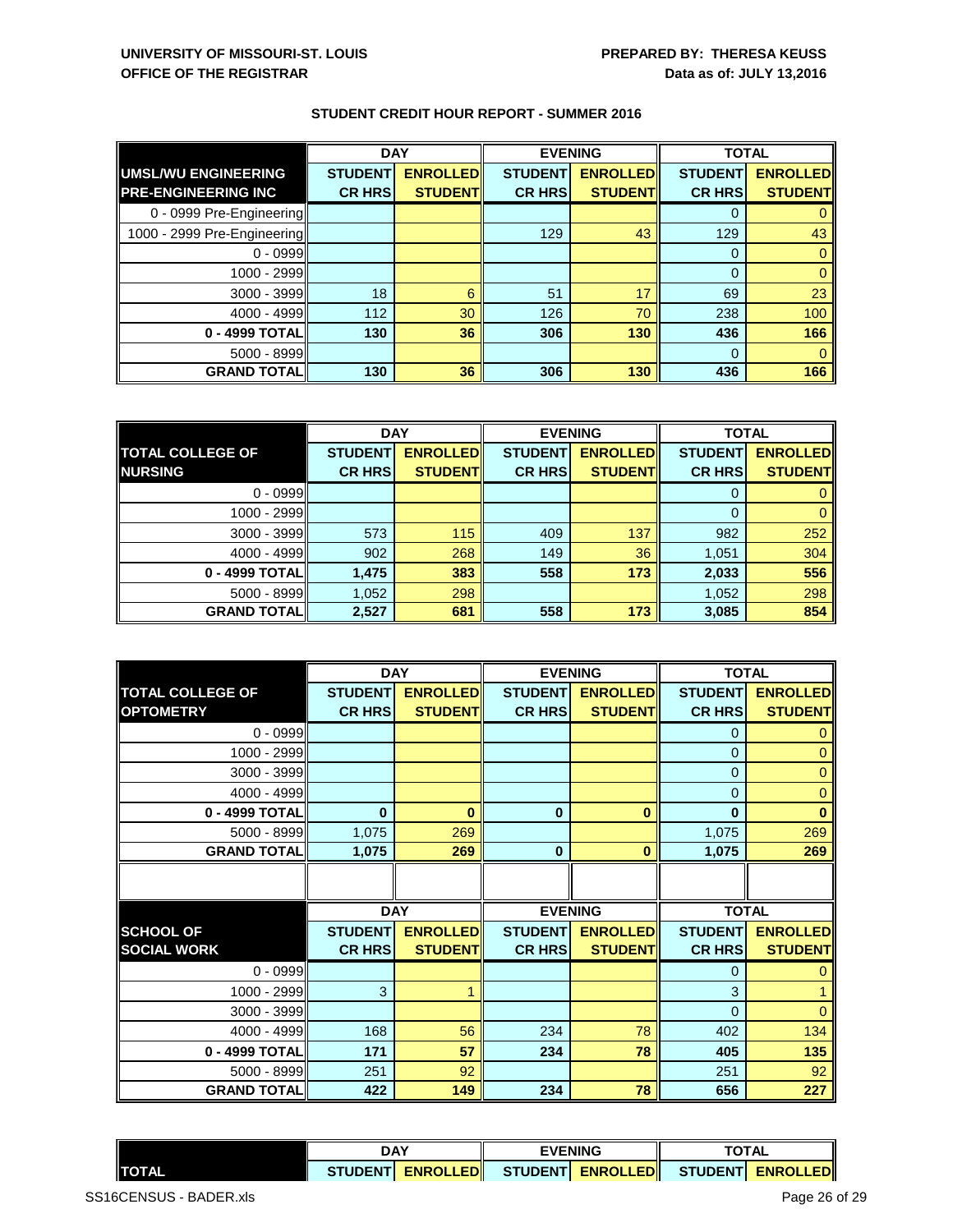| <b>GRADUATE</b>    | <b>CR HRS</b> | <b>STUDENT</b> | <b>CR HRS</b> | <b>STUDENT</b> | <b>CR HRS</b> | <b>STUDENT</b> |
|--------------------|---------------|----------------|---------------|----------------|---------------|----------------|
| $0 - 0999$         |               |                |               |                |               |                |
| $1000 - 2999$      |               |                |               |                |               |                |
| $3000 - 3999$      |               |                |               |                |               |                |
| 4000 - 4999        |               |                |               |                |               |                |
| 0 - 4999 TOTAL     |               |                |               |                |               |                |
| $5000 - 8999$      | 27            |                |               |                | 27            |                |
| <b>GRAND TOTAL</b> | 27            |                |               |                | 27            |                |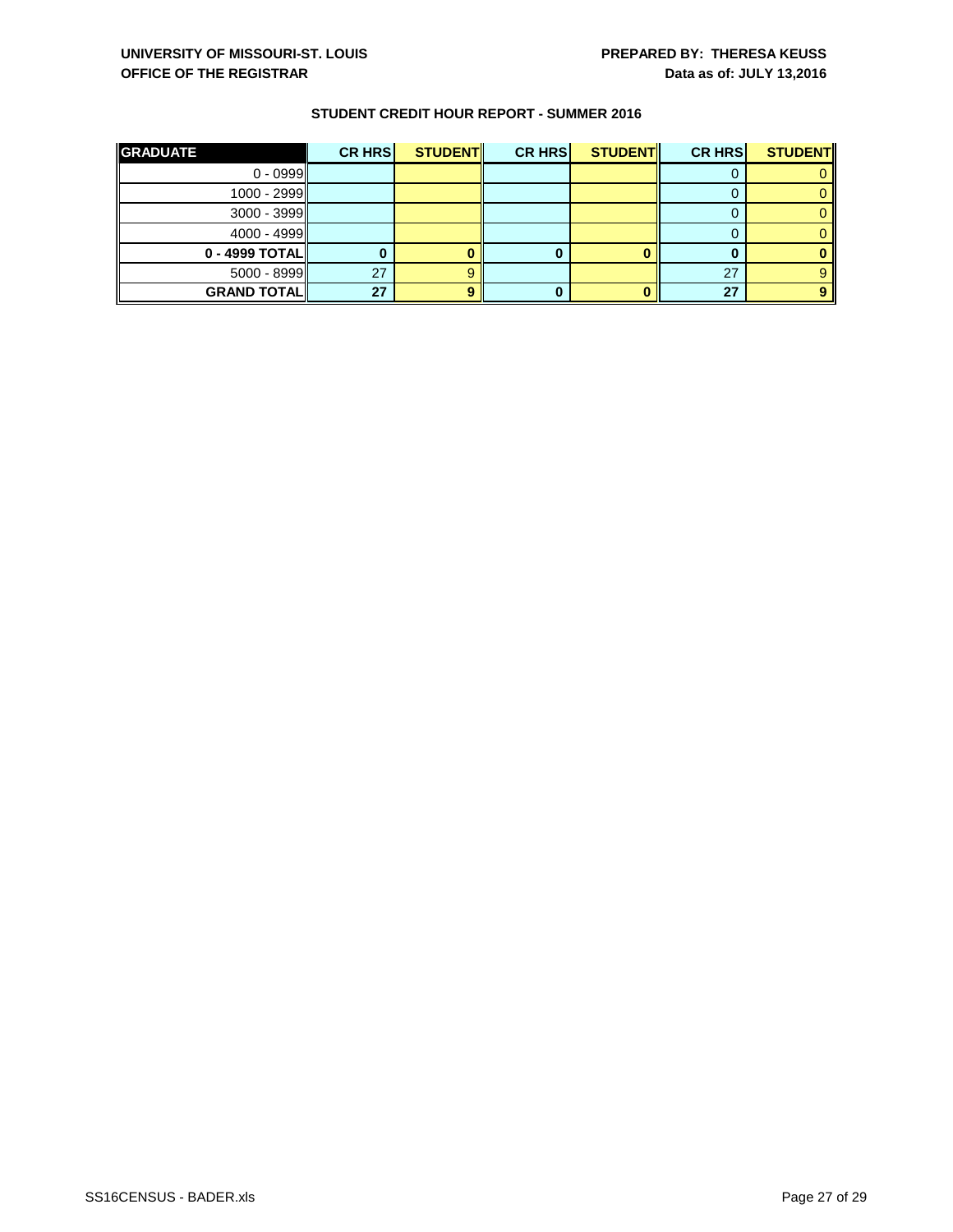|                         | <b>DAY</b>     |                 |                | <b>EVENING</b>  | <b>TOTAL</b>   |                 |
|-------------------------|----------------|-----------------|----------------|-----------------|----------------|-----------------|
| TOTAL AIR &             | <b>STUDENT</b> | <b>ENROLLED</b> | <b>STUDENT</b> | <b>ENROLLED</b> | <b>STUDENT</b> | <b>ENROLLED</b> |
| <b>MILITARY SCIENCE</b> | <b>CR HRS</b>  | <b>STUDENT</b>  | <b>CR HRS</b>  | <b>STUDENT</b>  | <b>CR HRS</b>  | <b>STUDENT</b>  |
| $0 - 0999$              |                |                 |                |                 |                |                 |
| 1000 - 2999             |                |                 |                |                 | 0              |                 |
| $3000 - 3999$           |                |                 |                |                 | $\Omega$       |                 |
| $4000 - 4999$           |                |                 |                |                 | 0              |                 |
| 0 - 4999 TOTAL          |                |                 |                |                 | 0              |                 |
| $5000 - 8999$           |                |                 |                |                 | 0              |                 |
| <b>GRAND TOTAL</b>      |                |                 | 0              |                 |                |                 |

|                      | <b>DAY</b>     |                 |                | <b>EVENING</b>  | <b>TOTAL</b>   |                 |
|----------------------|----------------|-----------------|----------------|-----------------|----------------|-----------------|
|                      | <b>STUDENT</b> | <b>ENROLLED</b> | <b>STUDENT</b> | <b>ENROLLED</b> | <b>STUDENT</b> | <b>ENROLLED</b> |
| <b>TOTAL CO-OP</b>   | <b>CR HRS</b>  | <b>STUDENT</b>  | <b>CR HRS</b>  | <b>STUDENT</b>  | <b>CR HRS</b>  | <b>STUDENT</b>  |
| $0 - 0999$           |                |                 |                |                 | O              |                 |
| 1000 - 2999          |                |                 |                |                 | O              |                 |
| $3000 - 3999$        | 99             | 21              |                |                 | 99             | 21              |
| 4000 - 4999          | 51             | 14              |                |                 | 51             | 14              |
| 0 - 4999 TOTAL       | 150            | 35              | 0              |                 | 150.0          | 35              |
| $5000 - 8999$        | 18             | З               |                |                 | 18             |                 |
| <b>GRAND TOTAL  </b> | 168            | 38              | $\mathbf{0}$   |                 | 168            | 38              |

|                        | <b>DAY</b>     |                 |                | <b>EVENING</b>  | <b>TOTAL</b>   |                 |
|------------------------|----------------|-----------------|----------------|-----------------|----------------|-----------------|
|                        | <b>STUDENT</b> | <b>ENROLLED</b> | <b>STUDENT</b> | <b>ENROLLED</b> | <b>STUDENT</b> | <b>ENROLLED</b> |
| <b>TOTAL ON CAMPUS</b> | <b>CR HRS</b>  | <b>STUDENT</b>  | <b>CR HRS</b>  | <b>STUDENT</b>  | <b>CR HRS</b>  | <b>STUDENT</b>  |
| $0 - 0999$             |                |                 | 0              |                 | 0              |                 |
| 1000 - 2999            | 6,843          | 2,142           | 1,533          | 492             | 8,376          | 2,634           |
| $3000 - 3999$          | 4,552          | 1,435           | 1,296          | 435             | 5,848          | 1,870           |
| 4000 - 4999            | 2,508          | 790             | 887            | 310             | 3,395          | 1,100           |
| 0 - 4999 TOTAL         | 13,903         | 4,367           | 3,716          | 1,237           | 17,619         | 5,604           |
| 5000 - 8999            | 6,197          | 2,045           |                |                 | 6,197          | 2,045           |
| <b>GRAND TOTAL</b>     | 20,100         | 6,412           | 3,716          | 1,237           | 23,816         | 7,649           |

| <b>TOTAL OFF CAMPUS</b> | <b>DAY</b>     |                 |                | <b>EVENING</b>  |                | <b>TOTAL</b>    |  |
|-------------------------|----------------|-----------------|----------------|-----------------|----------------|-----------------|--|
| <b>CREDIT HOURS BY</b>  | <b>STUDENT</b> | <b>ENROLLED</b> | <b>STUDENT</b> | <b>ENROLLED</b> | <b>STUDENT</b> | <b>ENROLLED</b> |  |
| <b>COURSE LEVEL</b>     | <b>CR HRS</b>  | <b>STUDENT</b>  | <b>CR HRS</b>  | <b>STUDENT</b>  | <b>CR HRS</b>  | <b>STUDENT</b>  |  |
| $0 - 0999$              |                |                 |                |                 | O              |                 |  |
| 1000 - 2999             | 180            | 60              |                |                 | 180            | 60              |  |
| $3000 - 3999$           | 180            | 60              |                |                 | 180            | 60              |  |
| $4000 - 4999$           | 84             | 28              |                |                 | 84             | 28              |  |
| 0 - 4999 TOTAL          | 444            | 148             | 0              |                 | 444            | 148             |  |
| $5000 - 8999$           | 1,497          | 594             |                |                 | 1,497          | 594             |  |
| <b>GRAND TOTAL  </b>    | 1,941          | 742             | $\bf{0}$       |                 | 1,941          | 742             |  |